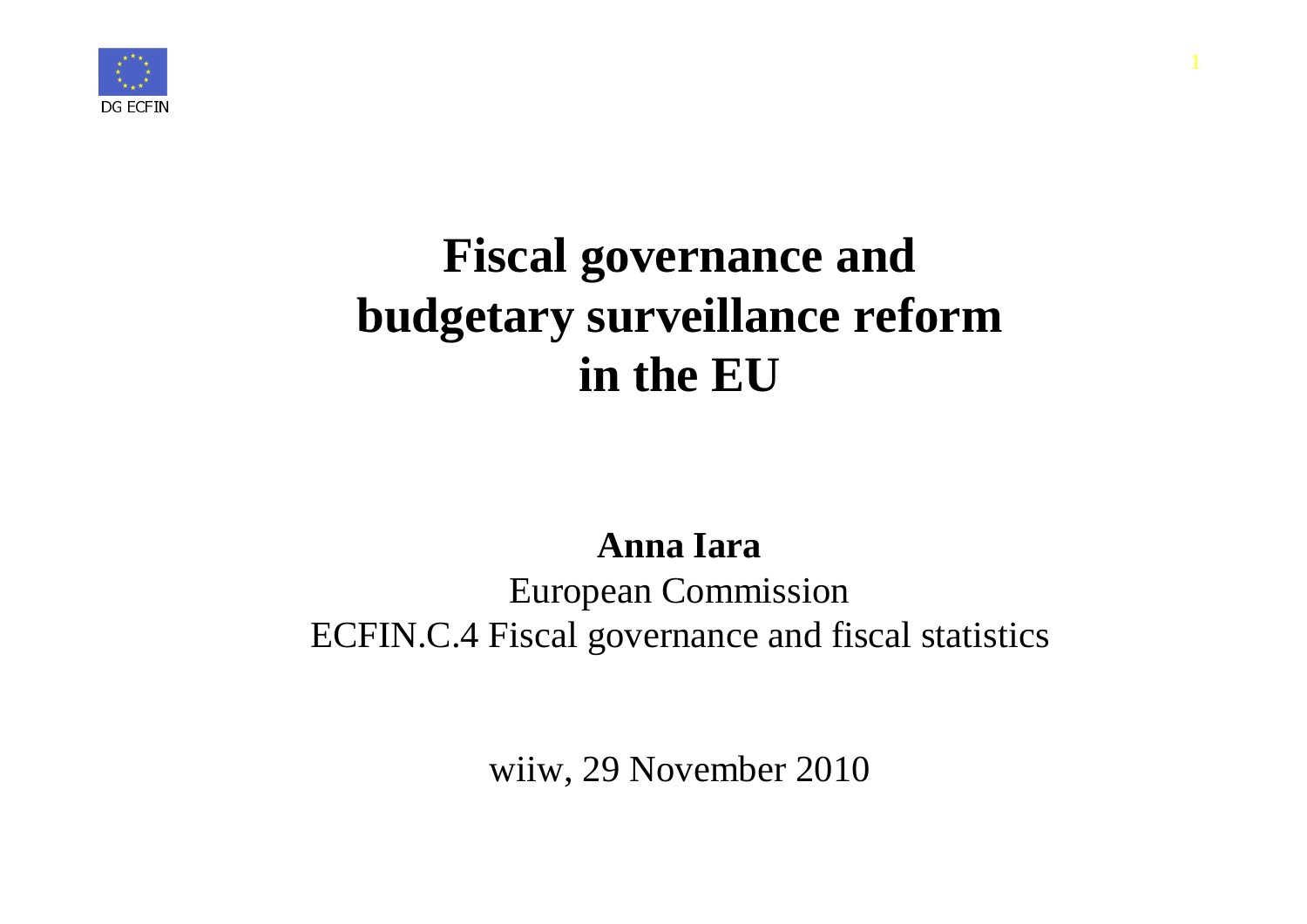

- EU economic governance reform proposal
- $\checkmark$  Proposal for a Council directive on requirements for domestic budgetary frameworks
- The impact of rules-based national fiscal governance on sovereign bond spreads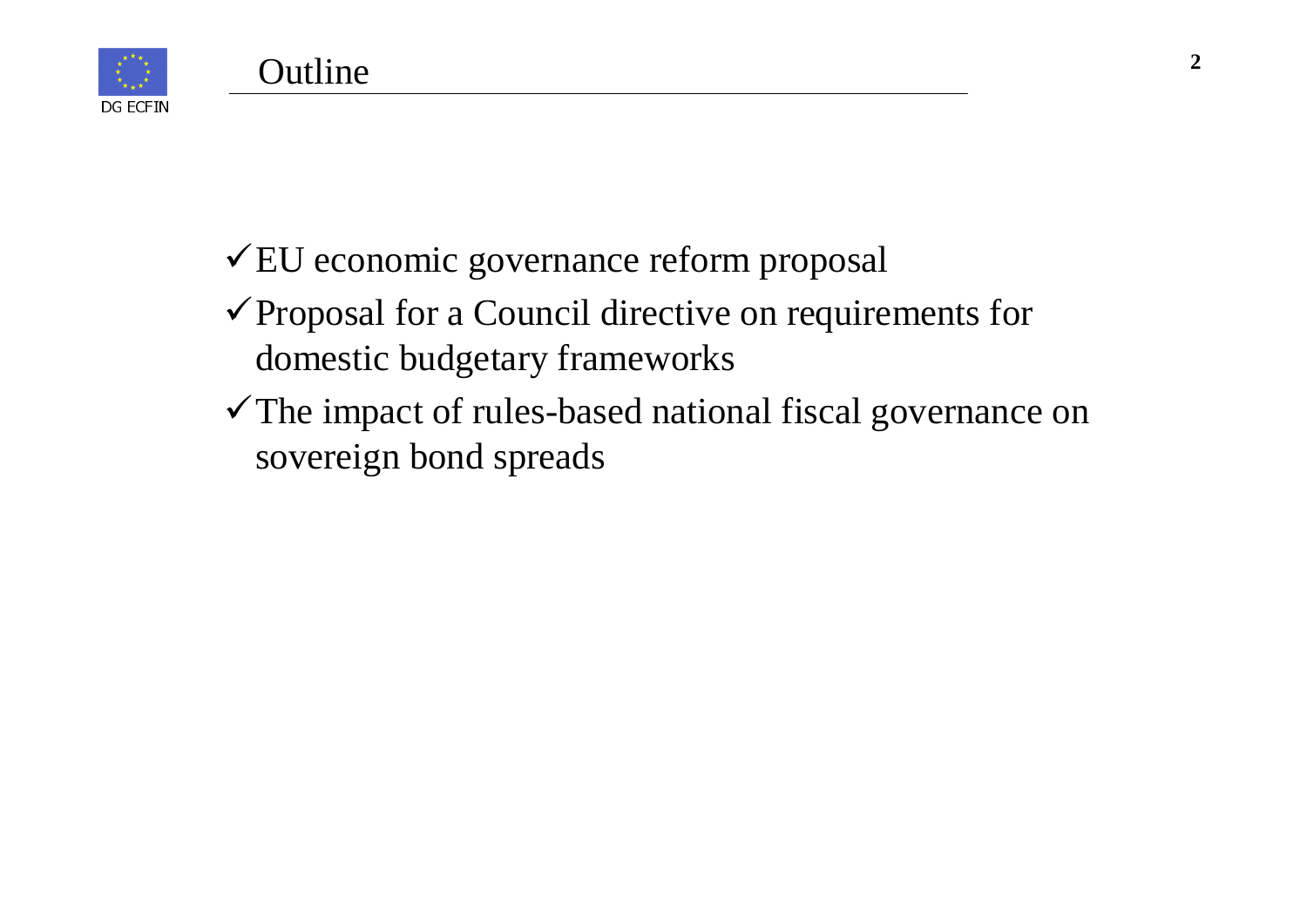

# **Legislative proposals: overview**

#### **Budgetary surveillance**

- Amendments to reg. 1466/97
- Amendments to reg. 1467/97
- $\checkmark$  New directive on domestic budgetary frameworks

### Enforcement

New regulation on effective enforcement of budgetary surveillance

### **Macroeconomic surveillance**

New regulation on prevention and correction of macroeconomic imbalances

#### Enforcement

New regulation on effective enforcement of macroeconomic surveillance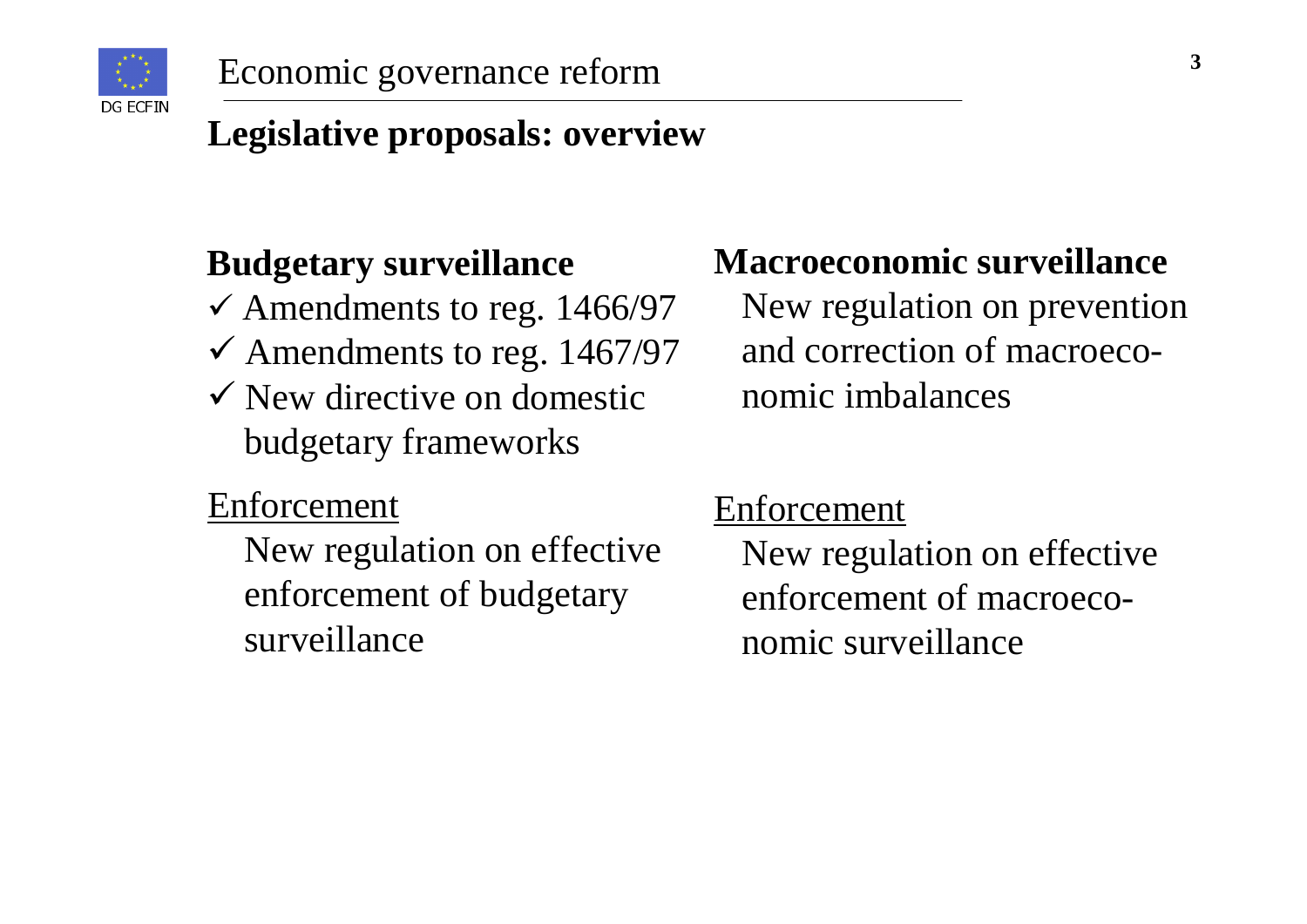

# **Legislative proposals: budgetary surveillance**

Amendments to reg. 1466/97 – EDP preventive arm

- $\checkmark$  to date: medium-term objective
- new: expenditure growth/prudent fiscal policy making

Amendments to reg. 1467/97 − EDP corrective arm

- $\checkmark$  to date: deficit criterion
- $\checkmark$  new: operationalising the debt criterion

Requirements on domestic budgetary frameworks

new: strengthen fiscal governance at member states' level

Enforcement

 $\checkmark$  new: earlier sanctions, reverse voting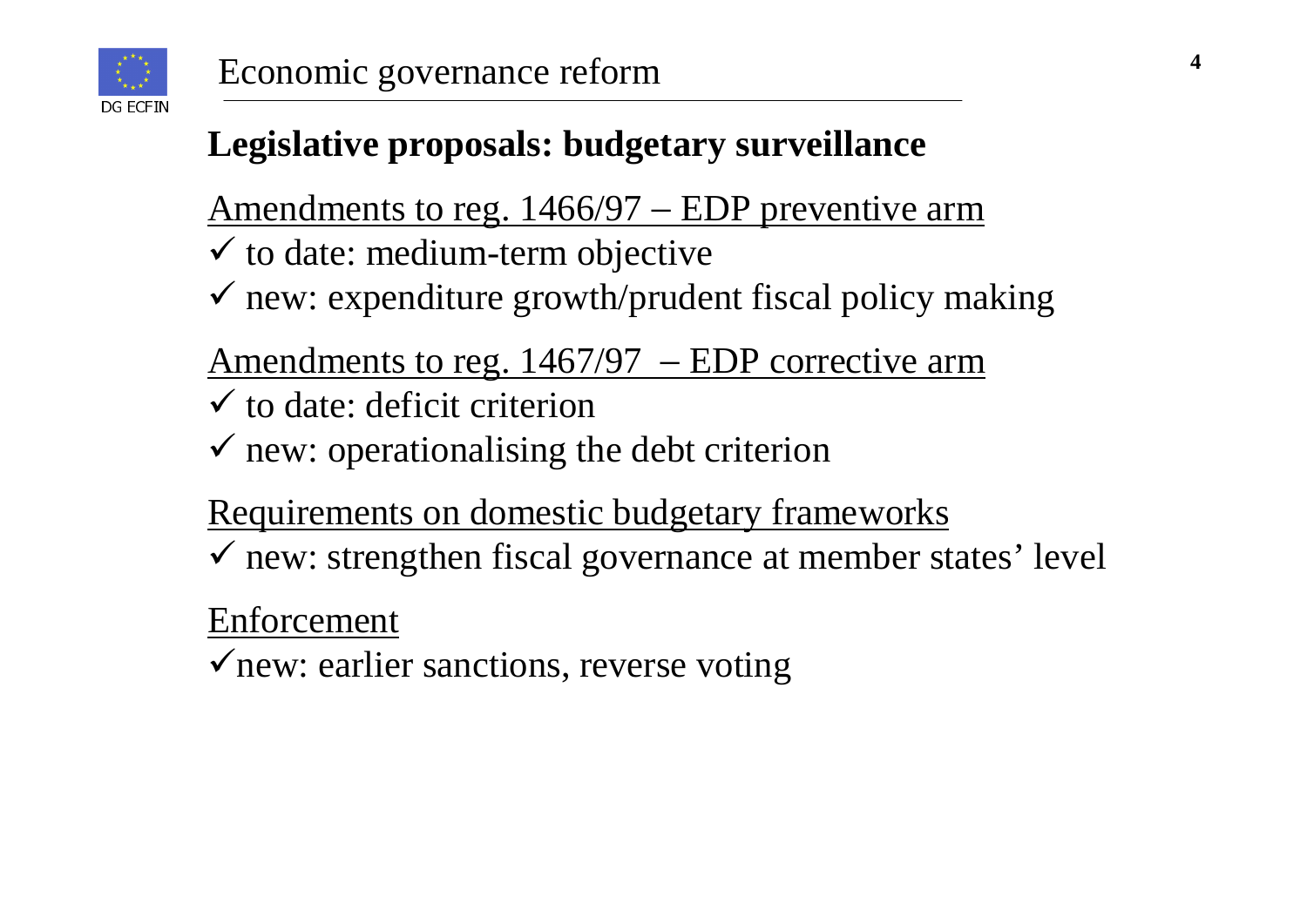

### **Legislative proposals: macroeconomic surveillance**

Macroeconomic imbalances

- to date: Broad Economic Policy Guidelines:
- $\checkmark$  new: focus on imbalances, formalise evaluation
- $\checkmark$  preventive and corrective dimension

### Enforcement (euro area)

 $\checkmark$  fine (0.1% GDP) on repeated insufficient corrective action/plan; reverse voting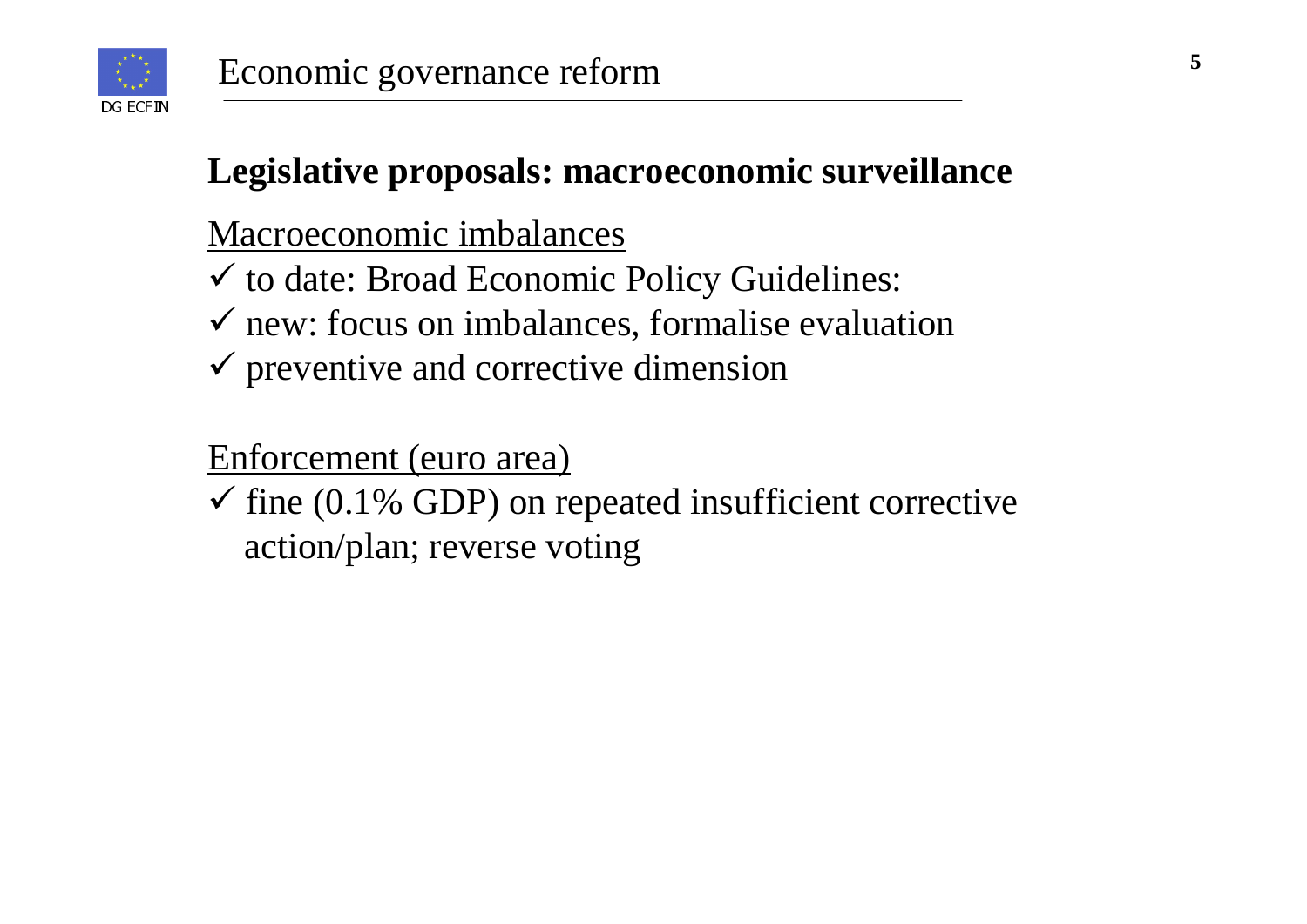

### **Domestic budgetary frameworks: point of departure**

- $\checkmark$  Variation in fiscal governance quality across EU members
- $\checkmark$  Fiscal frameworks effective in supporting sound fiscal policies
- EU budgetary framework insufficiently entrenched in national fiscal governance
	- enforcement cannot derive only from EU level provisions
	- EMU needs consistency of domestic and EU budgetary frameworks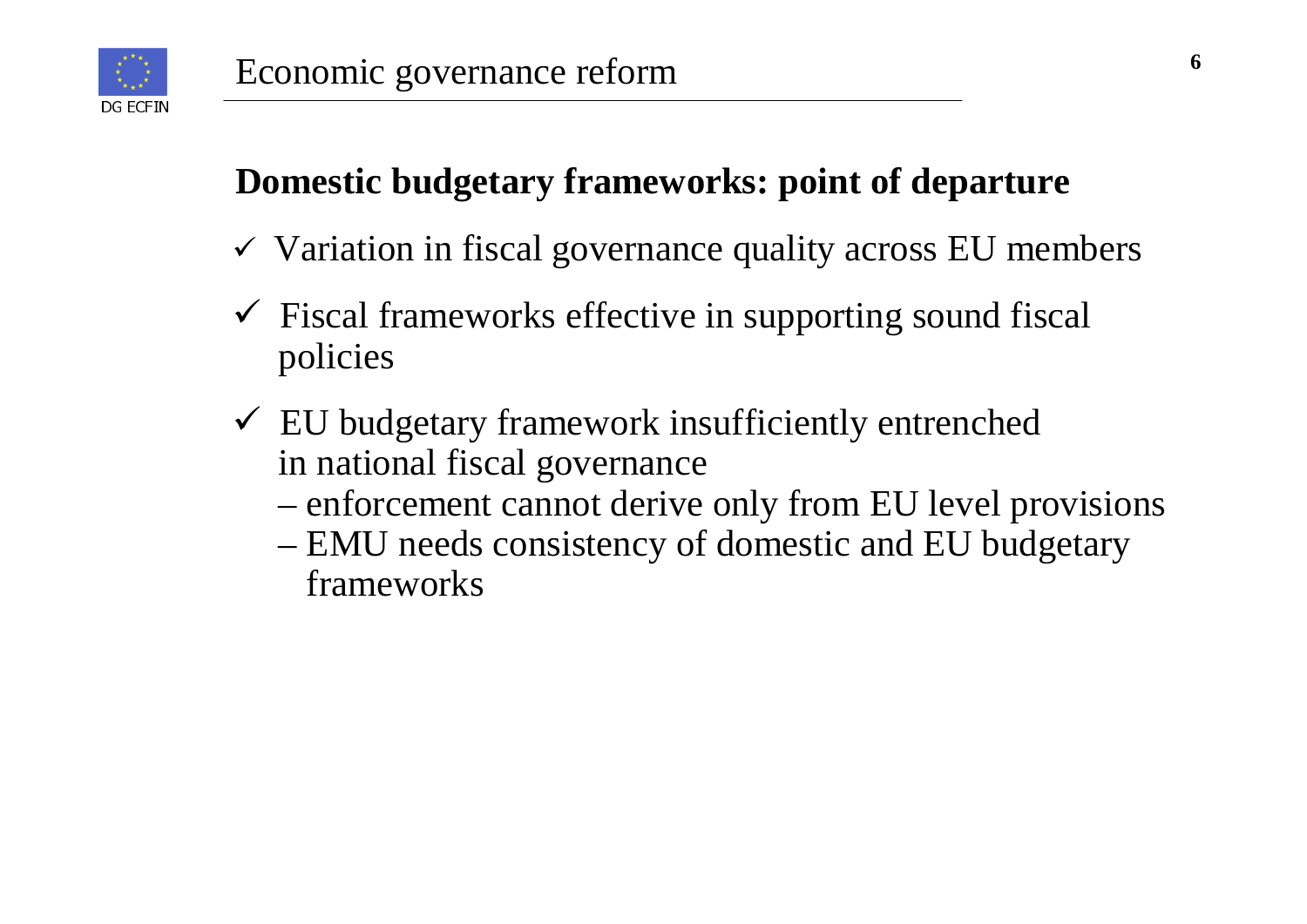

### **Domestic budgetary frameworks: where do member states stand?**

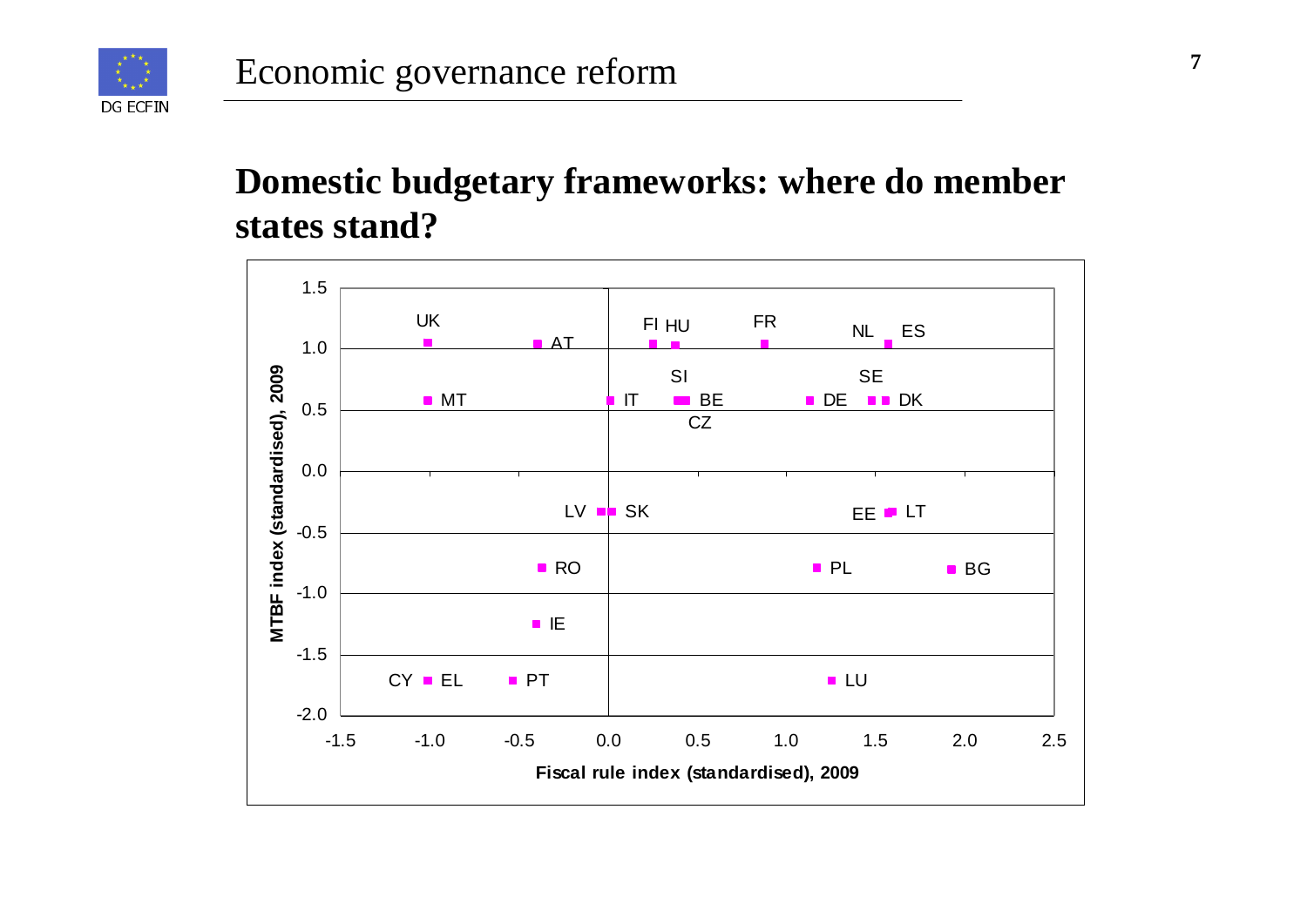

#### Reform proposals

#### **Domestic budgetary frameworks: why useful?**

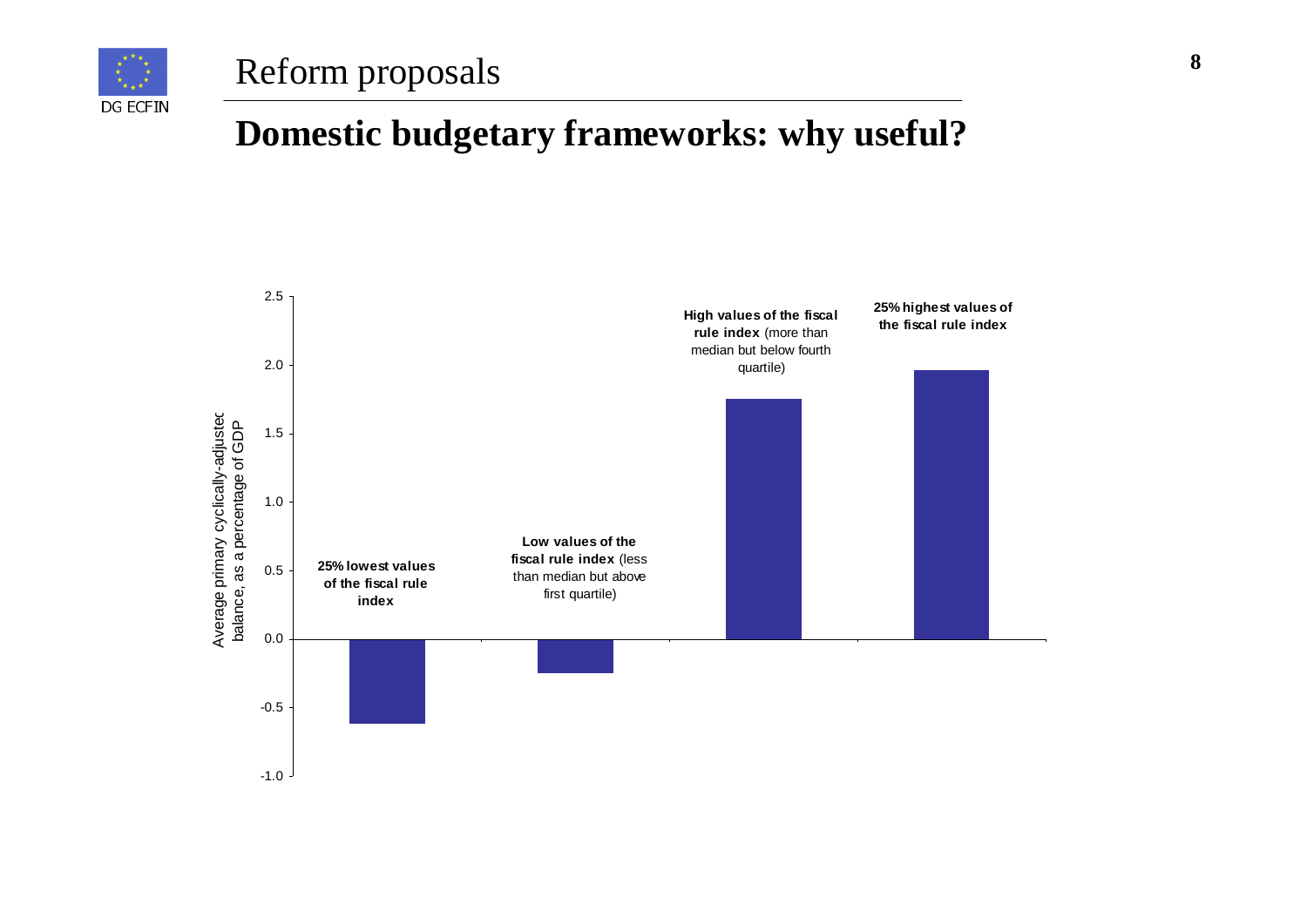

# **Draft Council directive on requirements for the budgetary frameworks of the Member States**

- Minimun requirements:
- $\checkmark$  accounting and statistics
- macroeconomic and budgetary forecasts
- $\checkmark$  numerical fiscal rules
- $\checkmark$  medium-term budgetary frameworks
- $\checkmark$  transparency of general government finances; comprehensive scope of budgetary frameworks

Compliance of member states expected by end-2013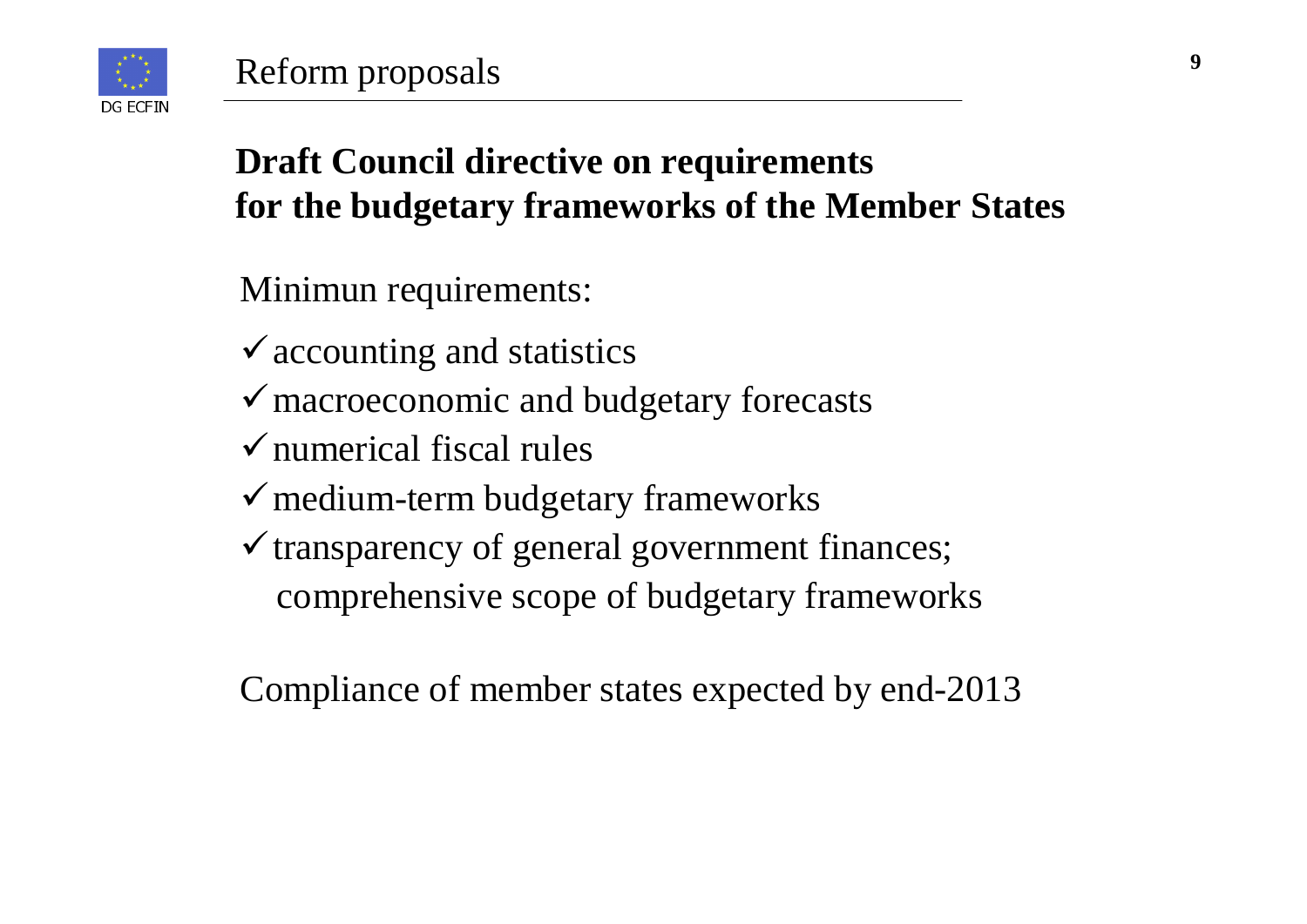

# **Rules and risk in the euro area: does rules-based national fiscal governance contain sovereign bond spreads?**

(with Guntram B. Wolff)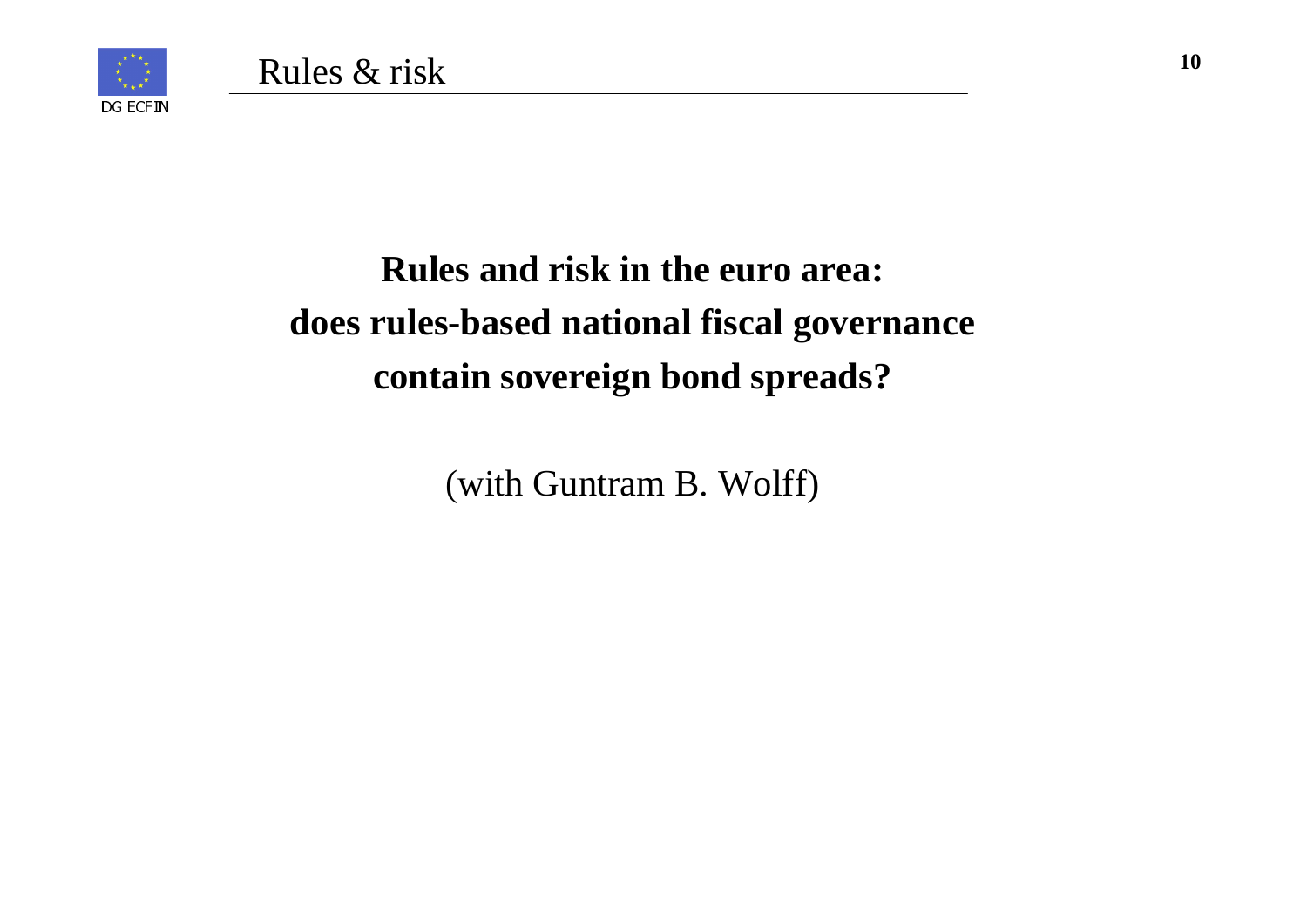

#### **Sovereign bond spreads in 10 euro area members**

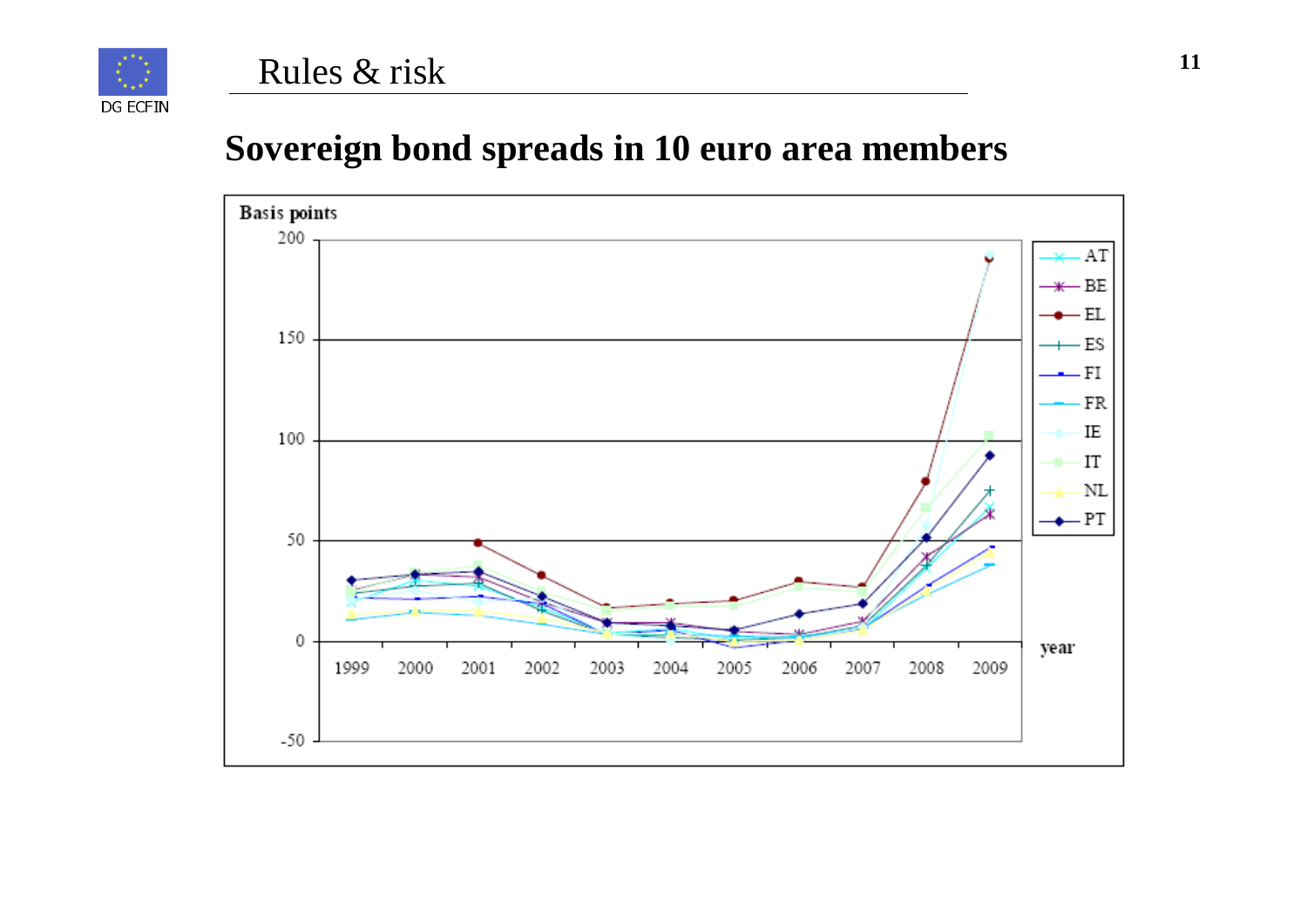

### **Motivation**

 $\checkmark$  High sovereign spreads - growing public debt

- $\checkmark$  Fiscal profligacy in good times
- $\checkmark$  Reform proposals calling to strengthen fiscal governance
- $\checkmark$  Commitment to consolidate

### **Our paper**

- $\checkmark$  Assess impact of fiscal rules on sovereign risk
- $\checkmark$  Unique and detailed dataset on numerical fiscal rules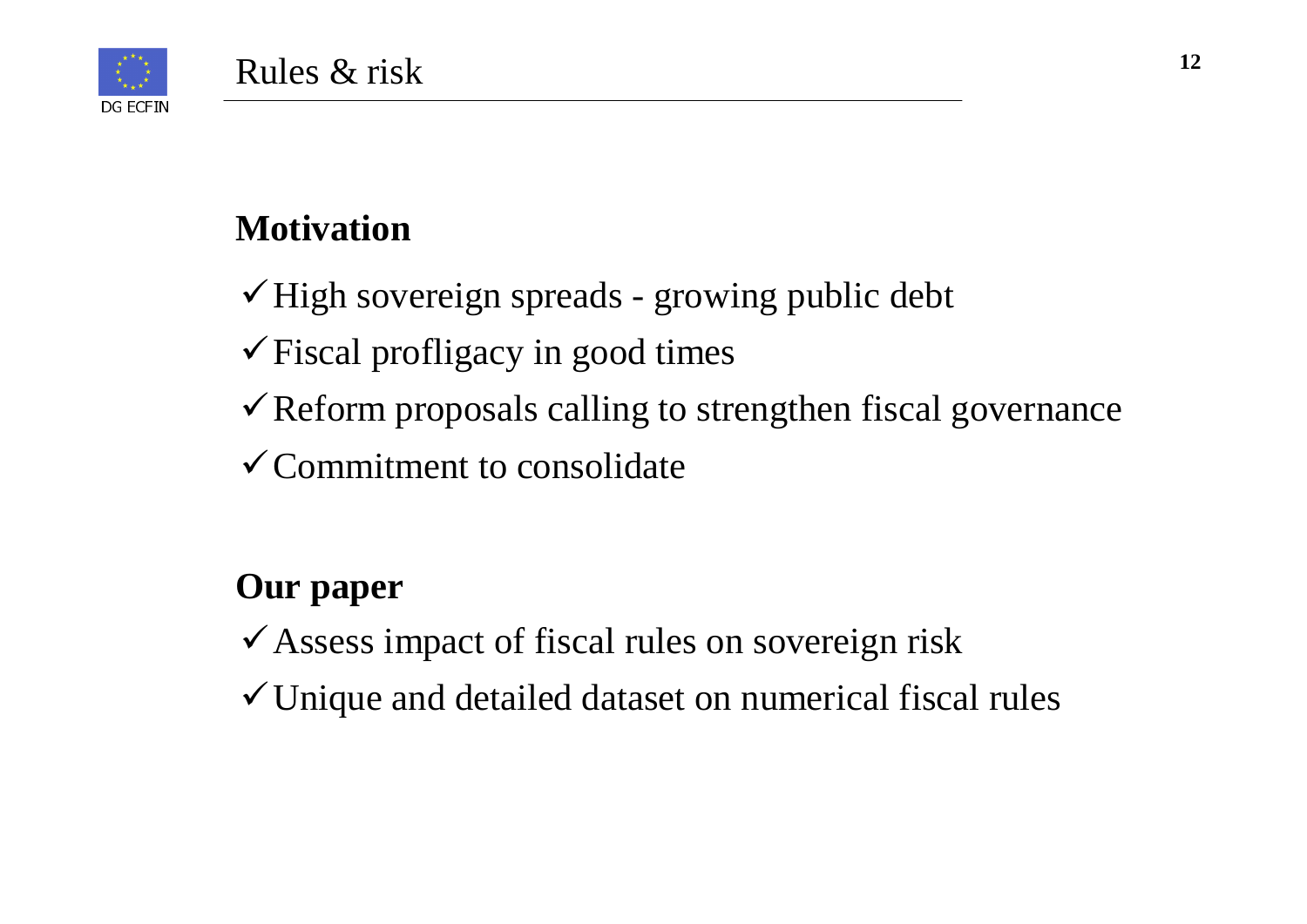

### **Numerical fiscal rules**

Permanent constraints on summary indicators of fiscal performance (Kopits and Symansky, 1998)

### **Why numerical fiscal rules?**

Deficit bias…

- … common pool problem of governments without centralised spending powers
- ... time inconsistent preferences
- … supranational externality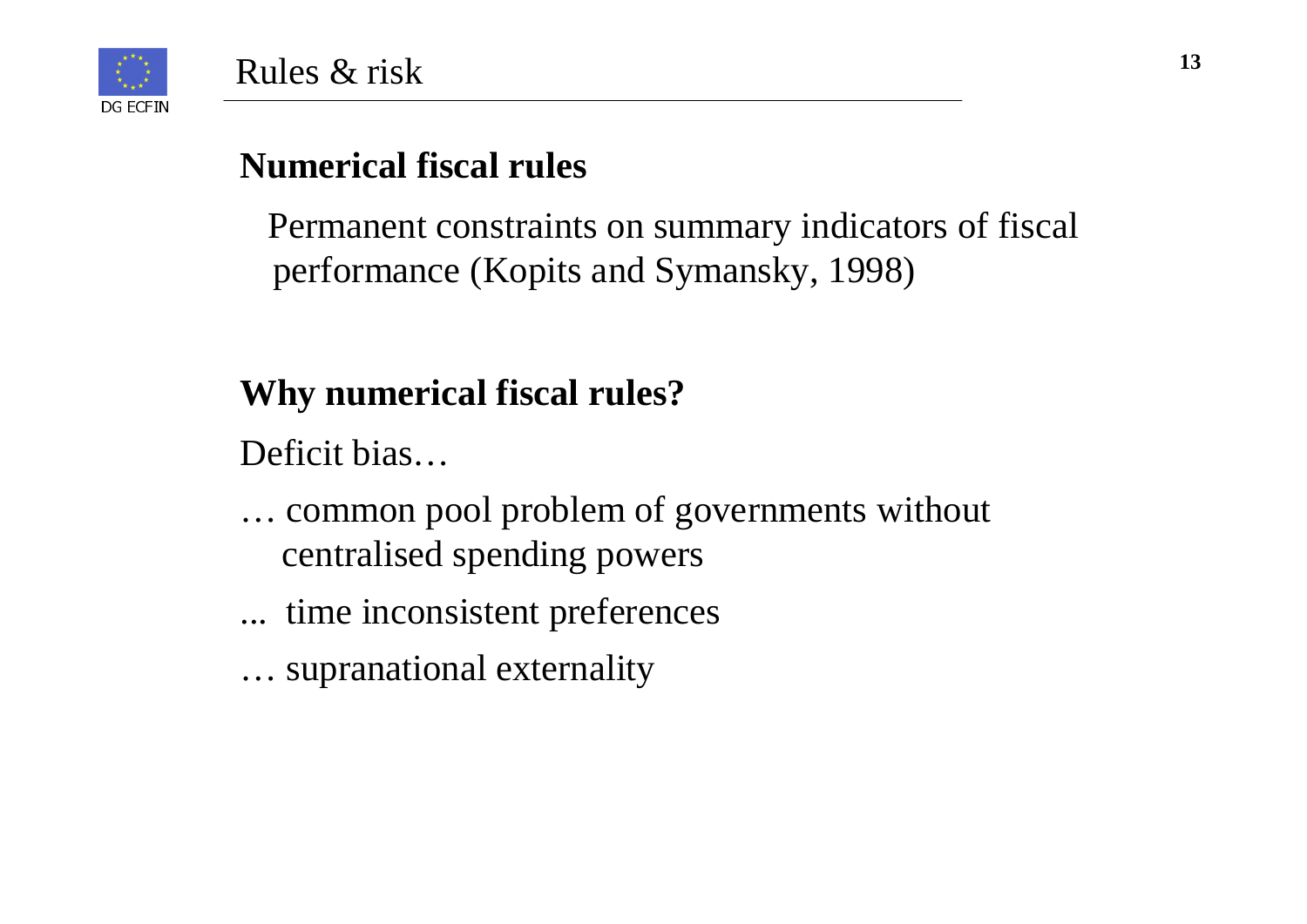

#### **Literature: fiscal rules**

- $\checkmark$  USA: von Hagen (1991); Bayoumi and Eichengreen (1994); Alesina and Bayoumi (1996); Bohn and Inman (1996)
- $\checkmark$  Creative accounting: von Hagen and Wolff (2006); Buti et al. (2007)
- Enforce compliance: Inman (1996); Ayuso-i-Casals et al. (2009)
- $\checkmark$  Commitment device: Debrun and Kumar (2007); Debrun (2007); Debrun et al. (2008)
- $\checkmark$  Forms of fiscal governance: von Hagen, 2010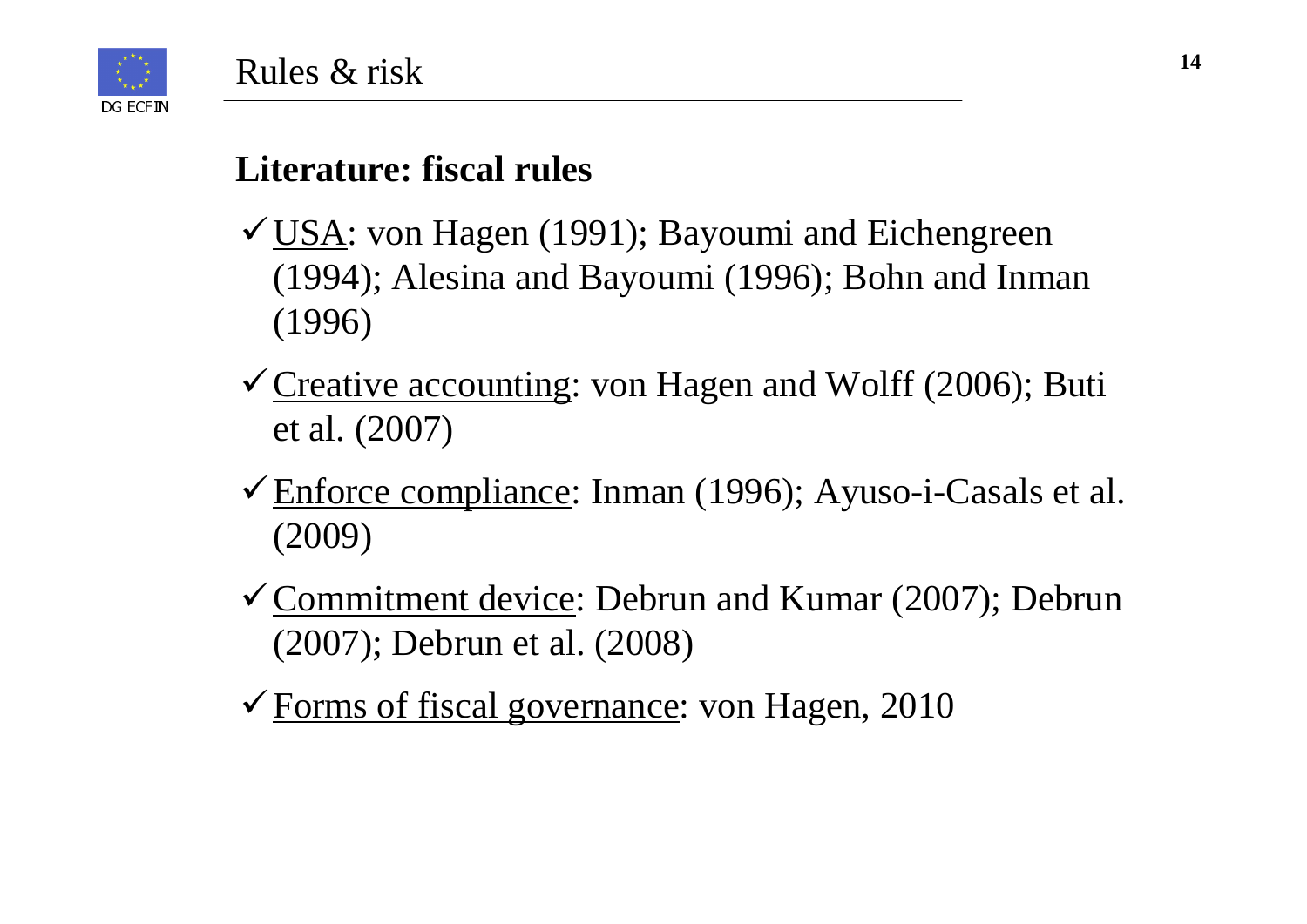#### **Literature: determinants of sovereign spreads**

- Common risk factor: Favero et al. (1997); Lemmen and Goodhart (1999); Codogno et al. (2003)
- Fiscal fundamentals and transparency: Bernoth et al. (2004); Bernoth and Wolff (2008); Heppke-Falk and Wolff (2008); Schulz and Wolff (2009); Schuknecht et al. (2009)
- $\checkmark$  Banking and external imbalances: Barrios et al. (2009); Gerlach, Schulz and Wolff (2010), Ejsing and Lemke (2010)
- $\checkmark$  Fiscal institutions: Poterba and Rueben (1999); Hallerberg and Wolff (2008)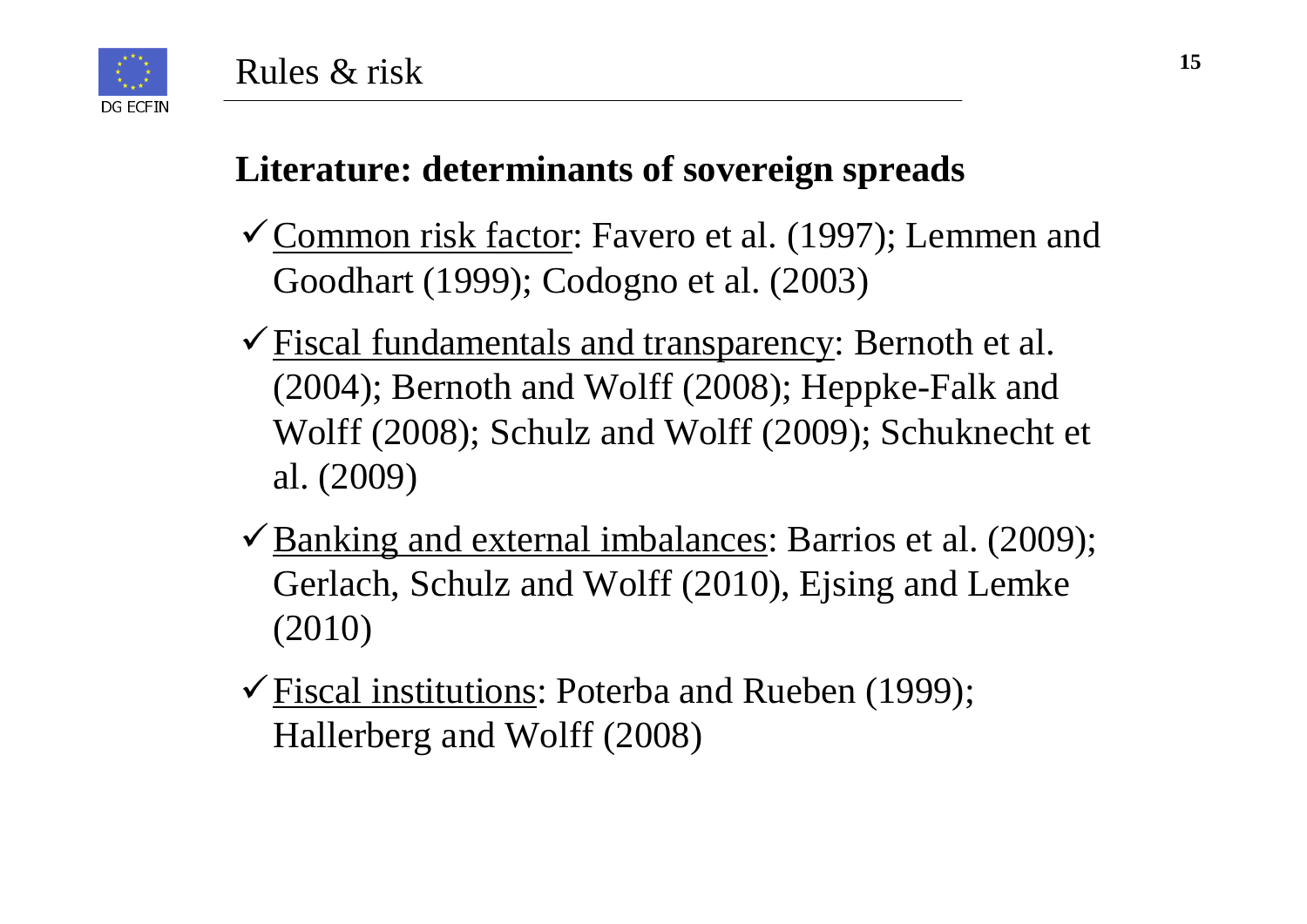

#### **Our approach**

Risk neutrality – no-arbitrage condition:  $1 + r^* = (1 - \theta_{i, t+1})(1 + r_{i, t}) \implies r_{i, t} - r^* = \theta_{i, t+1}$ with  $r^*$  return to risk-free asset

- $r_{i,t}$  return of bond issued by country *i*
- $\theta$ <sub>it</sub> default probability of country *i*

Allow for risk aversion:

$$
1 + r^* = \alpha (1 - \theta_{i, t+1})(1 + r_{i, t})
$$
 with  $\alpha \ge 1$   
\n
$$
\Rightarrow r_{i, t} - r^* = \alpha_t \theta_t
$$

Determinants of sovereign default:

 $\theta_{i} = \xi$  (E<sub>t</sub> (X<sub>it+1</sub>), E<sub>t</sub>(B<sub>it+1</sub>), E<sub>t</sub>(s<sub>it+1</sub>), c<sub>i</sub>)

Thus:  $r_{i,t} - r_{i}^* = f(\alpha_t, E_t(X_{i,t+1}), B_{i,t}, S_{i,t}, E_t(S_{i,t+1}), c_i)$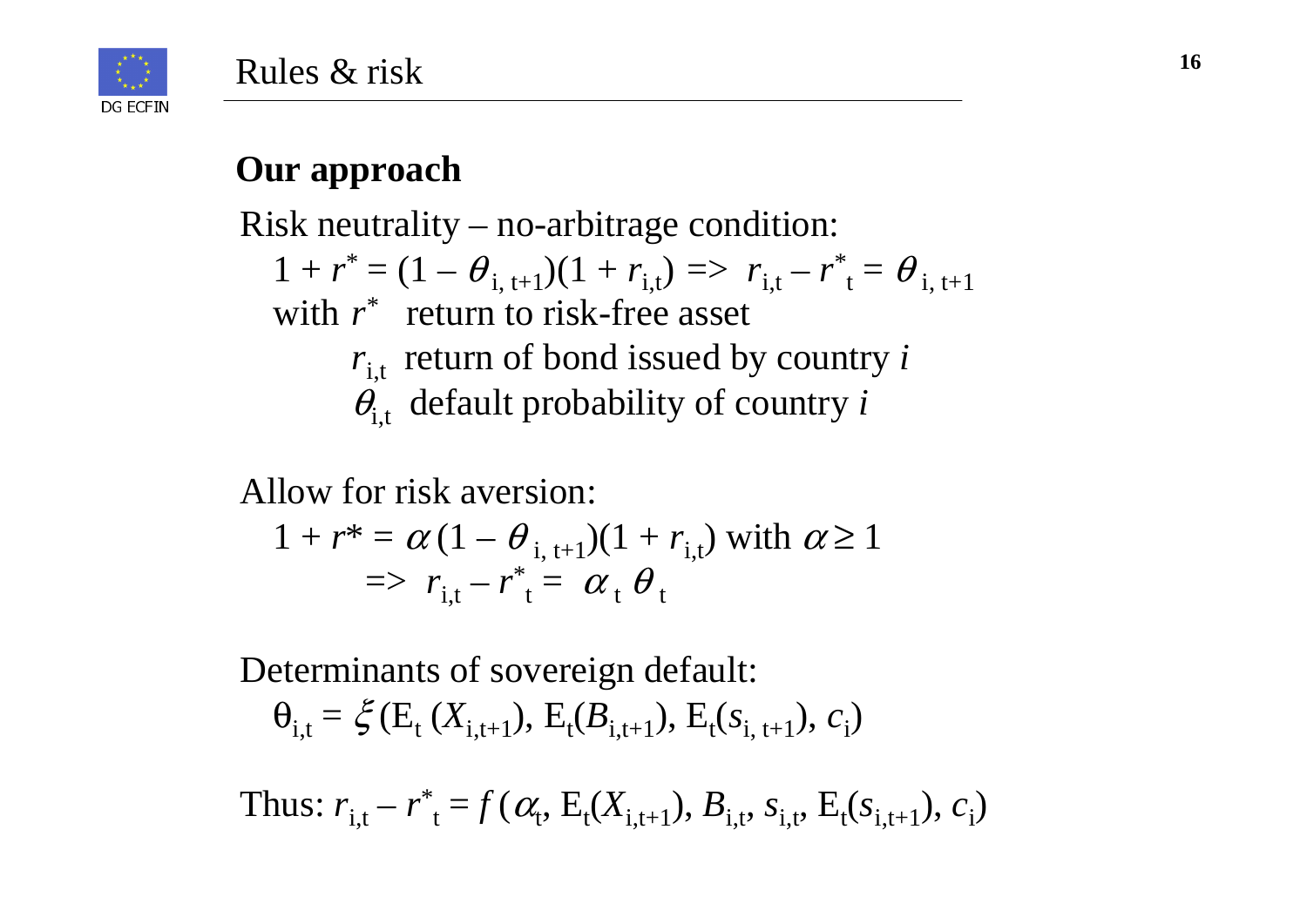



### **Our approach**

Risk neutrality – no-arbitrage condition:

**1**  $w^* = (1, 0)$  $1 + r^* = (1 - \theta_{i, t+1})(1 + r_{i,t}) \implies r_{i,t} - r^* = \theta_{i, t+1}$ with  $r^*$  return to risk-free asset

- $r_{i,t}$  return of bond issued by country *i*
- $\theta$ <sub>it</sub> default probability of country *i*

Allow for risk aversion:

$$
1 + r^* = \alpha (1 - \theta_{i, t+1})(1 + r_{i, t})
$$
 with  $\alpha \ge 1$   
\n
$$
\Rightarrow r_{i, t} - r^* = \alpha_t \theta_t
$$

Determinants of sovereign default:

 $\theta_{i,t} = \xi(E_t (X_{i,t+1}), E_t(B_{i,t+1}), E_t(s_{i,t+1}), c_i)$ 

Thus: 
$$
r_{i,t} - r_{t}^{*} = f(\alpha_{t}, E_{t}(X_{i,t+1}), B_{i,t}, s_{i,t}, E_{t}(s_{i,t+1})) c_{i}
$$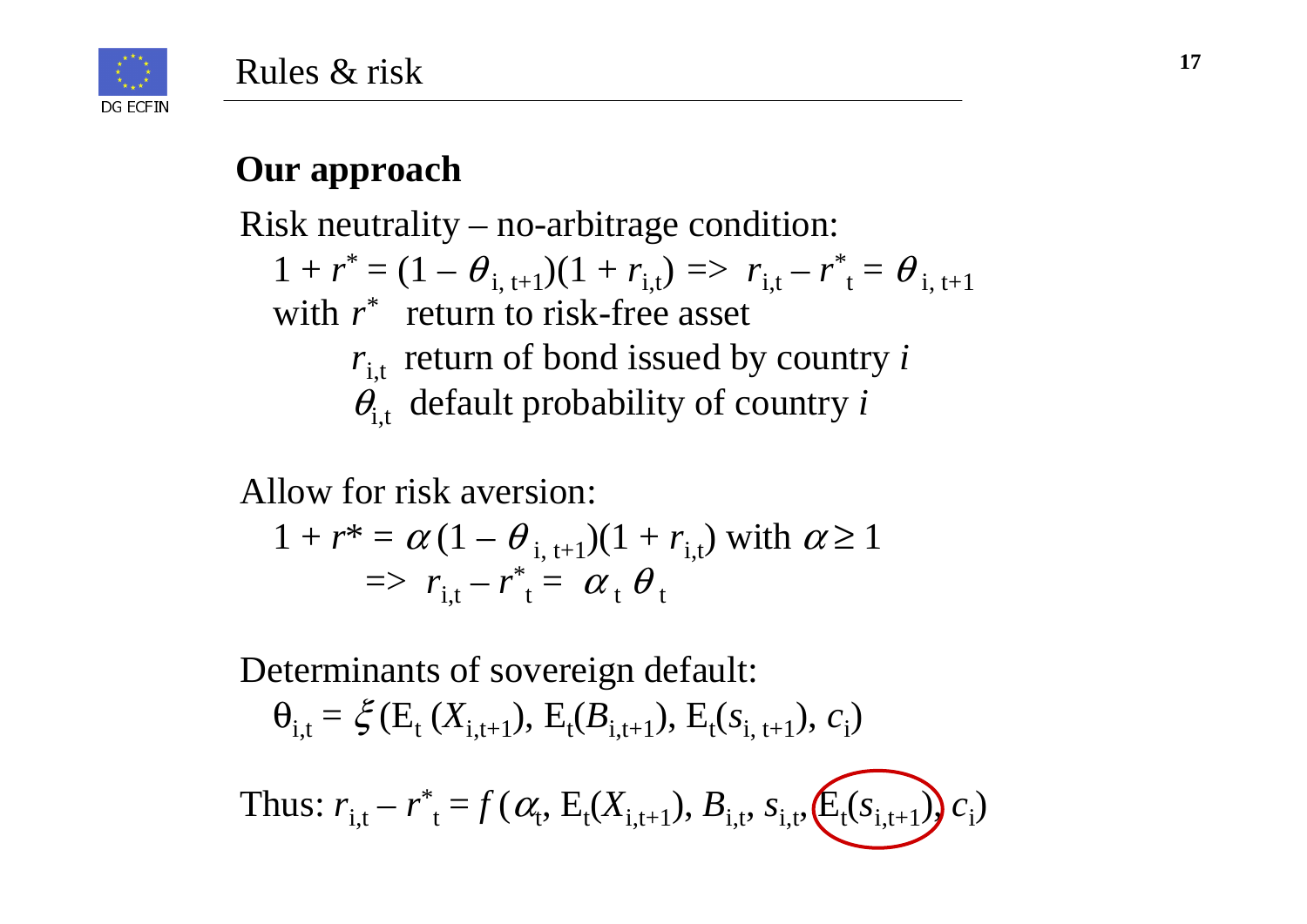

#### **Aggregate risk: spread between low grade US corporate and government bonds**

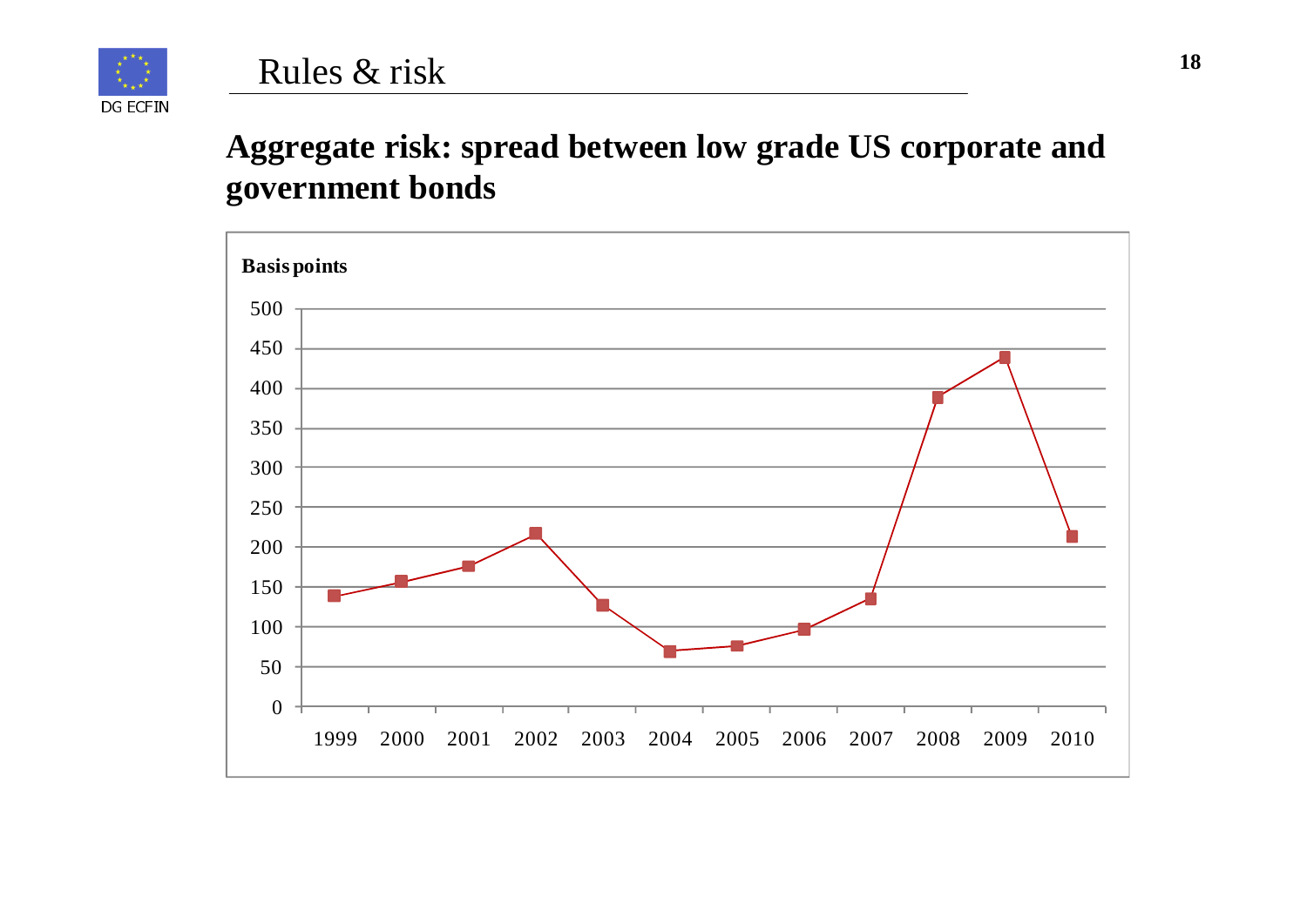

### DG Ecfin database on fiscal governance

| Rule no.       | Country   | Type          | <b>Sector</b>    | <b>Target/constraint</b>                                     | <b>Description</b>                                                                                                                       | <b>Accounting system</b> | Time frame (years) | <b>Statutory base</b> | Monitoring body | Enforcement body       | Non-compliance actions      |
|----------------|-----------|---------------|------------------|--------------------------------------------------------------|------------------------------------------------------------------------------------------------------------------------------------------|--------------------------|--------------------|-----------------------|-----------------|------------------------|-----------------------------|
| $\mathbb{Z}^1$ | 1.2       | $\frac{3}{2}$ | $\frac{4}{1}$    | $\frac{5}{1}$                                                | $\mathbf{e}$                                                                                                                             | 7.1                      | 1.8                | $\frac{9}{1}$         | 1.10            | $\frac{1}{2}$          | 1.12                        |
| 1011           | <b>AT</b> | <b>BBR</b>    | CG,<br>RG,<br>LG | <b>Budget</b><br>balance as<br>% of GDP                      | Deficit targets for the CG, RG (Länder), and ESA<br>LG contained in a National Stability Pact<br>within a multiannual budgetary setting. |                          | $\overline{2}$     |                       |                 |                        |                             |
| 1012           | AT        | <b>BBR</b>    | CG,<br>RG,<br>LG | <b>Budget</b><br>balance as<br>% of GDP                      | Deficit targets for the CG, RG (Länder), and<br>LG contained in a National Stability Pact<br>within a multiannual budgetary setting.     | <b>ESA</b>               | 4                  |                       |                 |                        |                             |
| 1013           | AT        | BBR           | CG,<br>RG,<br>LG | <b>Budget</b><br>balance as<br>% of GDP                      | Deficit targets for the CG, RG (Länder), and<br>LG contained in a National Stability Pact<br>within a multiannual budgetary setting.     | <b>ESA</b>               | $\overline{4}$     |                       | GS              | $\overline{\text{GS}}$ | Possibility of<br>sanctions |
| 2011           | BE        | ER            | CG               | Real<br>expenditure<br>growth rate                           | Real growth of primary expenditure for CG<br>ought to be equal or lower than 0%.                                                         | <b>BA</b>                | $\overline{4}$     | CA                    | IND, NP         | $\overline{\text{GS}}$ | No pre-<br>defined action   |
| 2021           | <b>BE</b> | RR            | CG               | Growth of<br>revenues in<br>relation to<br><b>GDP</b> growth | Growth of fiscal revenues has to be in line<br>with GDP growth (both in nominal terms).                                                  | <b>BA</b>                | $\overline{4}$     | CA                    | No body         | MF, GS                 | No pre-<br>defined action   |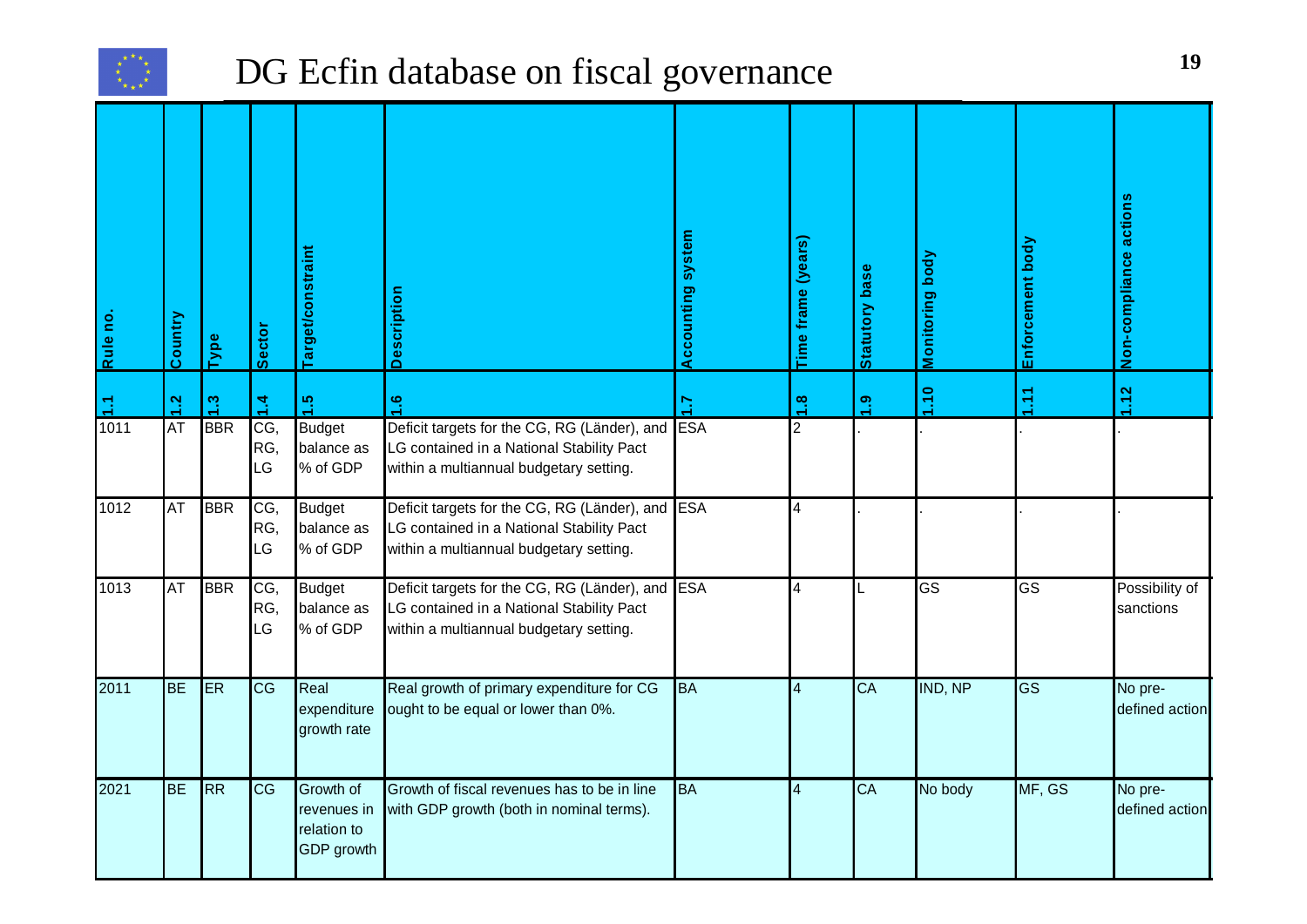

## **The fiscal rule index**

- $\checkmark$  Dimensions
	- legal base
	- room for setting/revising objectives
	- nature of monitoring/enforcement body
	- enforcement mechanisms
	- media visibility
- $\checkmark$  Aggregation using random weights
- Decreasing benefit from multiple rules
- Adjusted to coverage of general government finance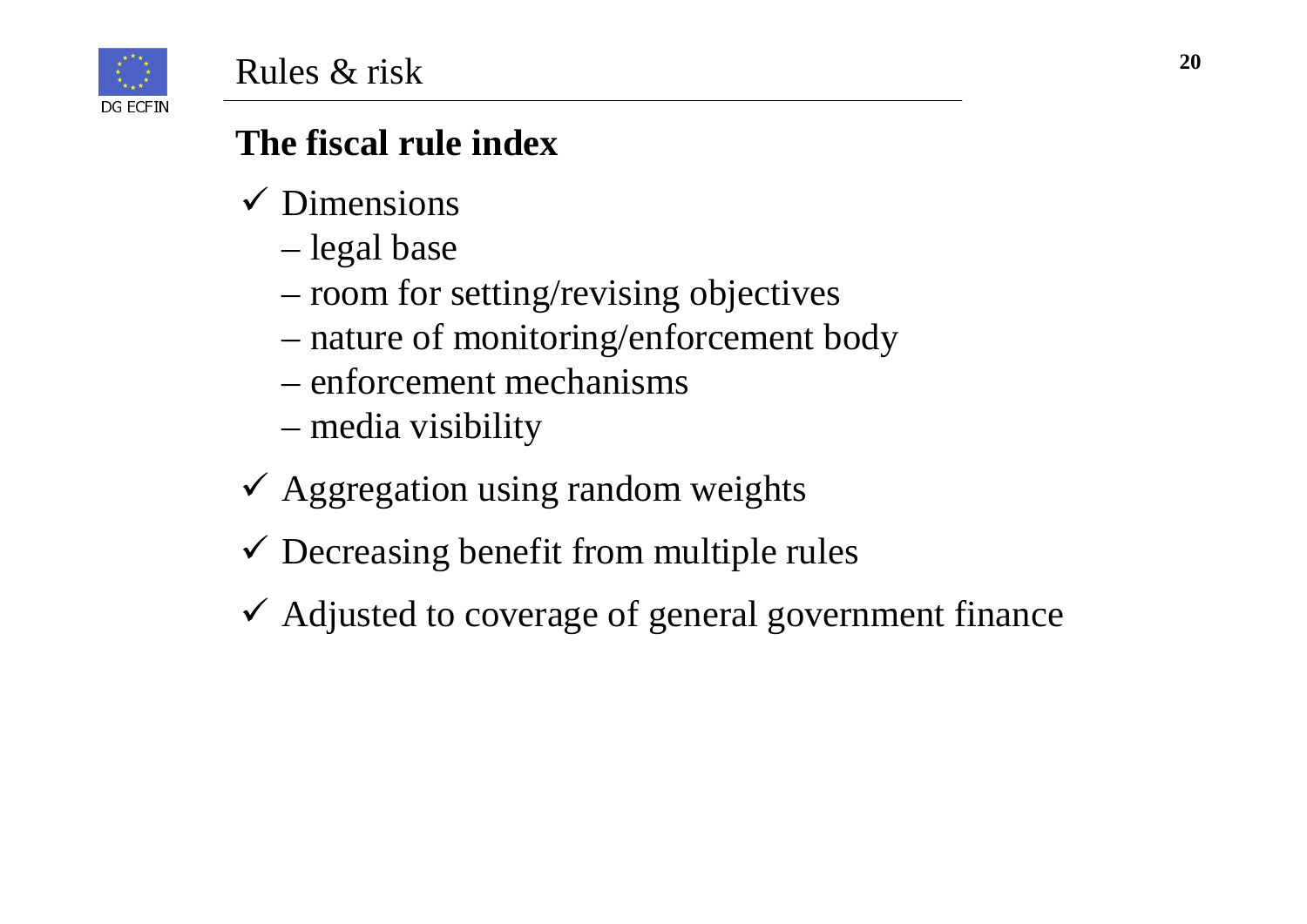

DG ECFIN



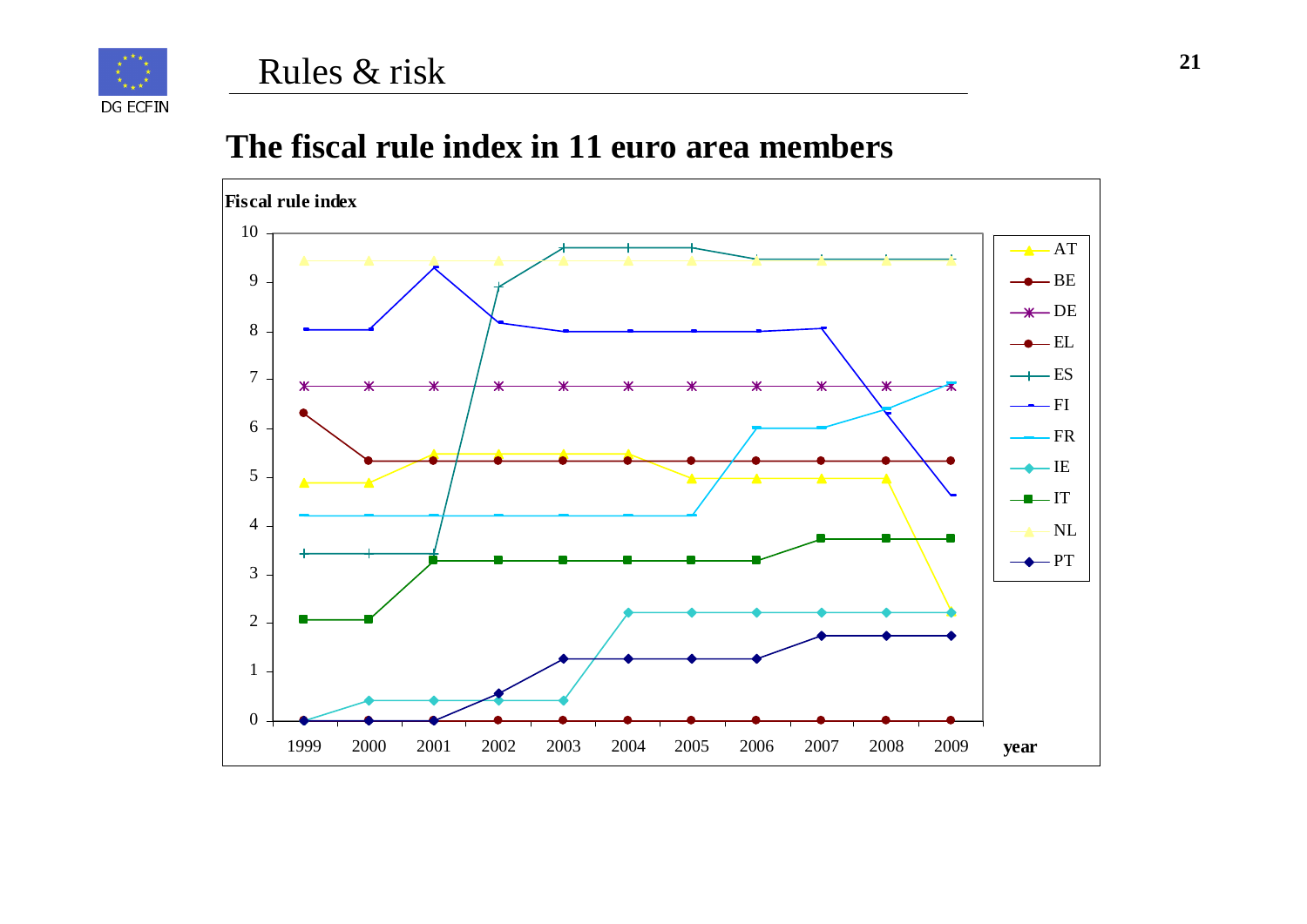

#### **Empirical approach**

Estimating equation

$$
r_{i,t} = \beta_1 \, risk_t + \beta_2 \, bas_{i,t} + \beta_3 \, risk_t \, bas_{i,t} ++ \beta_4 \, fgdp_{i,t} + \beta_5 \, risk_t \, fgdp_{i,t} ++ \beta_6 \, debt_{i,t} + \beta_7 \, risk_t \, debt_{i,t} ++ \beta_8 \, bal_{i,t} + \beta_9 \, risk_t \, bal_{i,t} ++ \beta_{10} \, fri_{i,t} + \beta_{11} \, risk_t \, fri_{i,t} + c_i + u_{i,t}
$$

Issues

- control for liquidity risk
- $\checkmark$  endogeneity
- $\checkmark$  annual data
- separated impact of *fri* dimensions

Data Bloomberg, EuroMTS, Ameco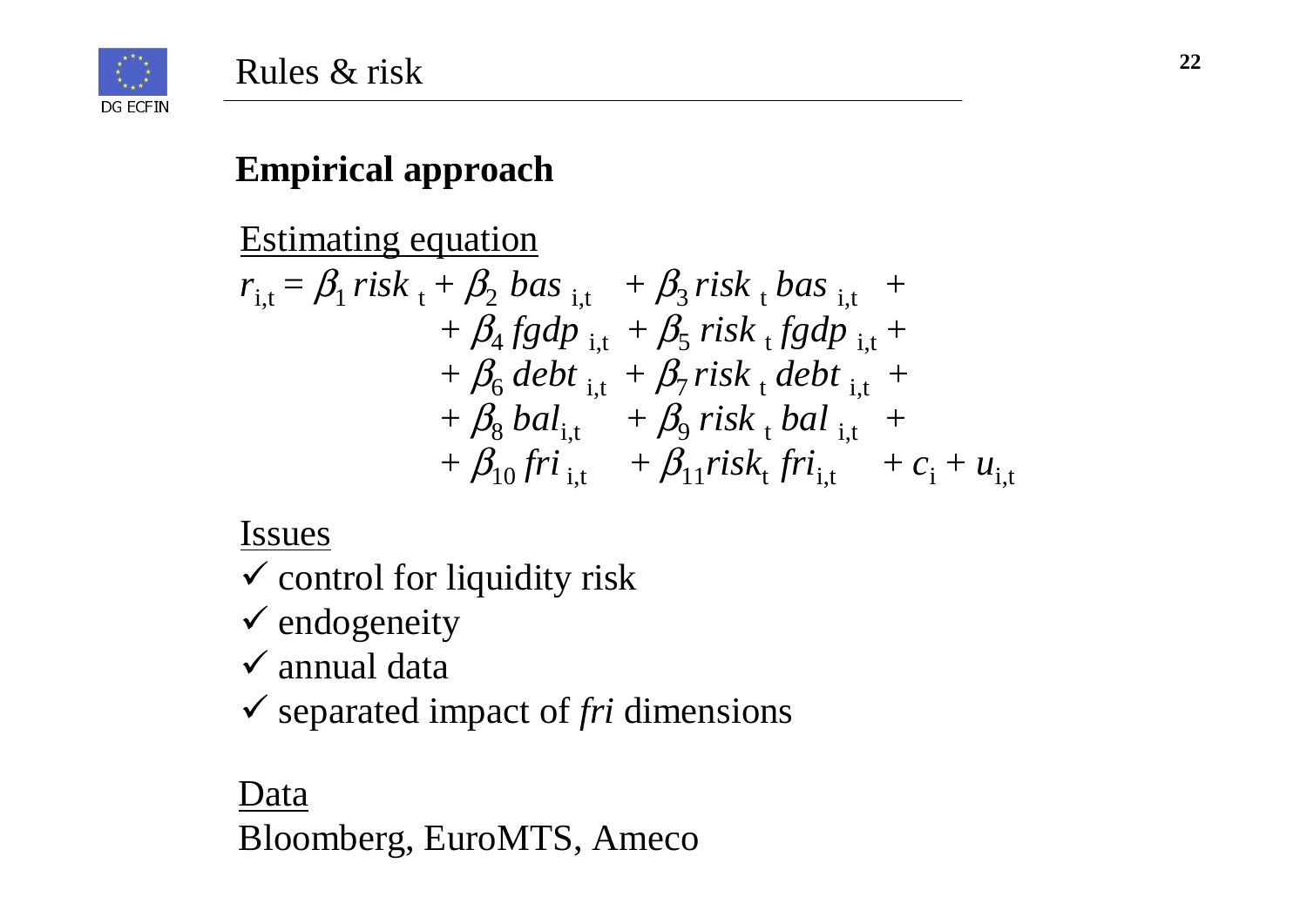

#### **Estimation results**

| uscorp              | $***$<br>0.19<br>(0.02)       | $***$<br>0.14<br>(0.02)  | $0.08$ <sup>***</sup><br>(0.02) | $***$<br>0.08<br>(0.01) | 0.07<br>(0.04)           | $0.08$ <sup>***</sup><br>(0.02) | $0.06$ <sup>**</sup><br>(0.02) | $***$<br>0.07<br>(0.02)  | $0.05$ <sup>**</sup><br>(0.02) |
|---------------------|-------------------------------|--------------------------|---------------------------------|-------------------------|--------------------------|---------------------------------|--------------------------------|--------------------------|--------------------------------|
| <b>FRI</b>          |                               | ***<br>4.37<br>(1.59)    | ***<br>3.90<br>(1.32)           | $-0.88$<br>(1.48)       | 5.58<br>(3.54)           | $-1.14$<br>(3.05)               | ***<br>$-10.22$<br>(3.19)      | $-0.48$<br>(2.93)        | $-9.32$ ***<br>(3.19)          |
| uscorp *FRI         |                               | ***<br>$-0.02$<br>(0.00) | ***<br>$-0.02$<br>(0.00)        | **<br>$-0.01$<br>(0.00) | $-0.02$ **<br>(0.01)     | ***<br>$-0.02$<br>(0.00)        | $-0.004$<br>(0.005)            | ***<br>$-0.02$<br>0.00   | $-0.01$<br>0.01                |
| balance             |                               |                          | ***<br>$-4.04$<br>(0.61)        | 0.69<br>(1.22)          | ***<br>$-5.27$<br>(1.61) | $-4.29$ ***<br>(1.03)           | $-0.93$<br>(1.62)              | ***<br>$-3.64$<br>(1.02) | $-1.35$<br>(1.62)              |
| debt                |                               | ***<br>0.81<br>(0.22)    | ***<br>0.75<br>(0.18)           | ***<br>0.57<br>(0.18)   | ***<br>1.57<br>(0.47)    | $1.63$ ***<br>(0.45)            | 1.03<br>(0.40)                 | ***<br>1.40<br>(0.44)    | $0.97$ **<br>(0.39)            |
| uscorp*balance      |                               |                          |                                 | $-0.02$ ***<br>(0.00)   |                          |                                 | $-0.02$ ***<br>(0.01)          |                          | $-0.01$ **<br>(0.01)           |
| <i>uscorp</i> *debt |                               |                          |                                 | 0.001<br>(0.001)        |                          |                                 | $0.002$ **<br>(0.001)          |                          | $0.002$ **<br>(0.001)          |
| bid-ask spread      |                               |                          |                                 |                         |                          | $-13.50$<br>(42.29)             | 14.15<br>(38.20)               | $-357.18$<br>(148.26)    | $-193.61$<br>(134.16)          |
|                     | <i>uscorp</i> *bid-ask spread |                          |                                 |                         |                          |                                 |                                | $0.882$ **<br>(0.366)    | 0.542<br>(0.336)               |
| $\mathbf N$         | 107                           | 107                      | 107                             | 107                     | 117                      | 69                              | 69                             | 69                       | 69                             |
| r2                  | 0.60                          | 0.73                     | 0.82                            | 0.86                    | 0.42                     | 0.86                            | 0.91                           | 0.87                     | 0.91                           |

Estimation with panel fixed effects. Standard errors in parentheses. Time period: 1999-2009 (107 observations), 1999-2010 (117 observations), 2003-2009 (69 observations).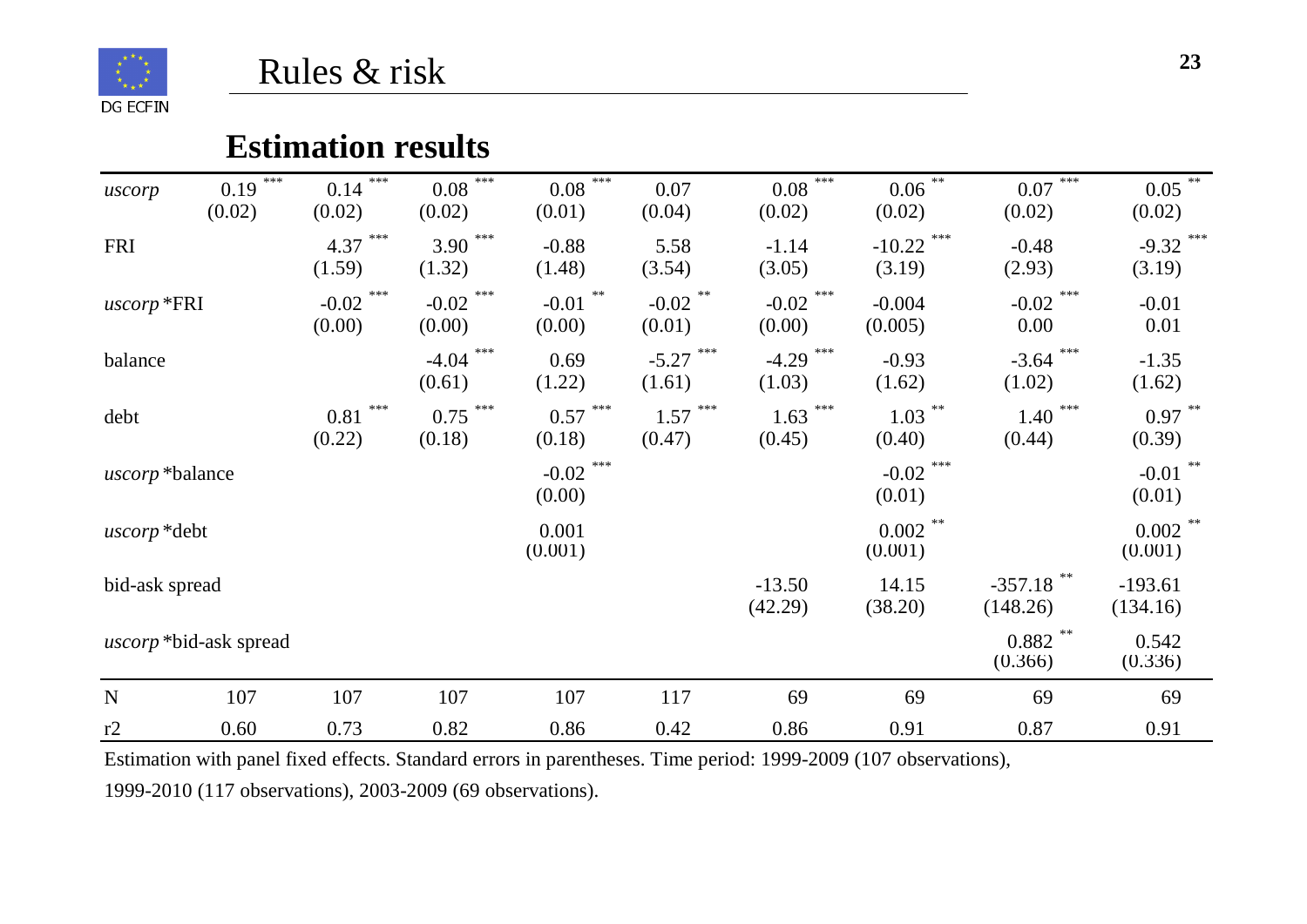

#### Rules & risk

#### **Marginal effect of fiscal rules on sovereign bond spreads**

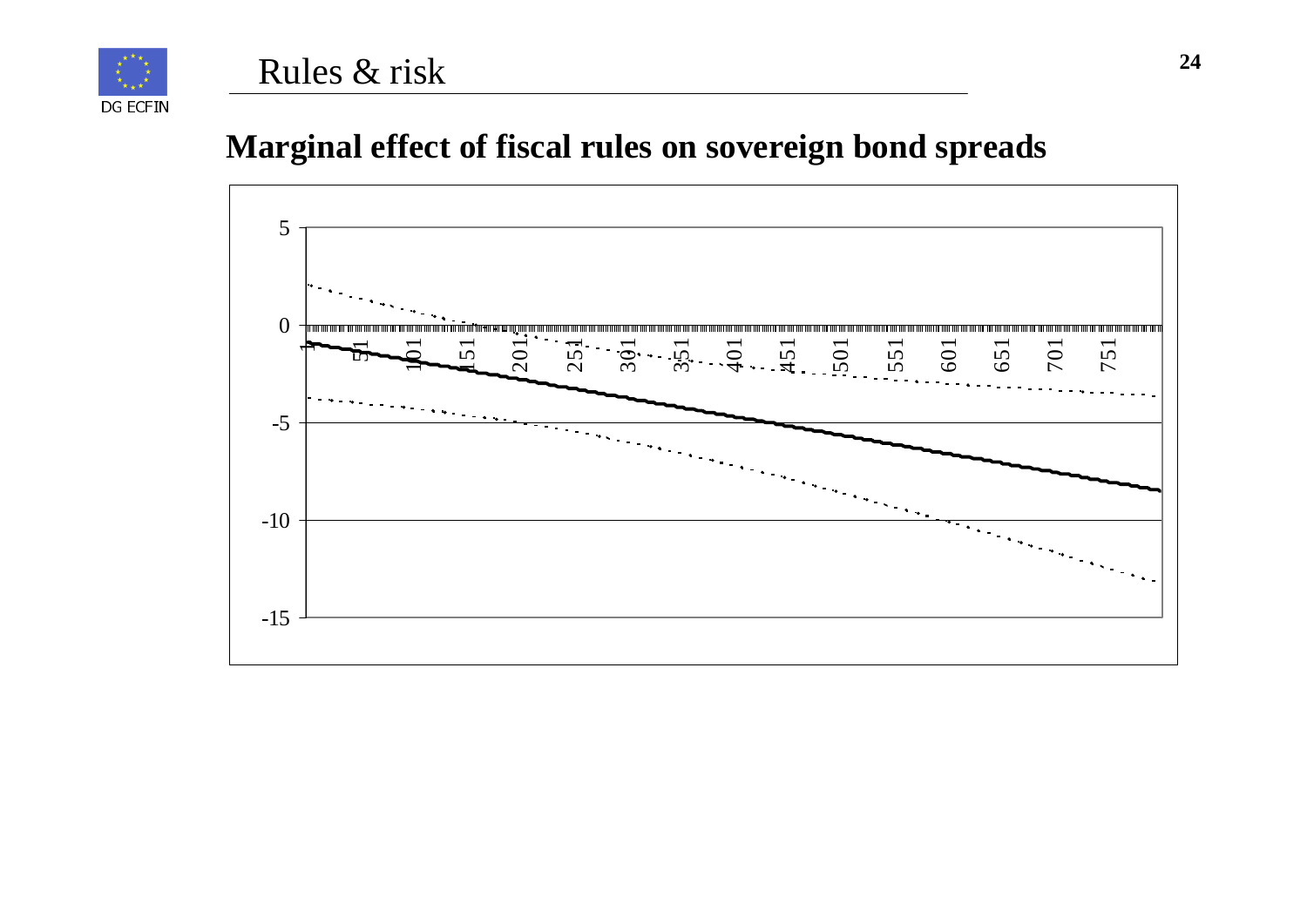| $0.02\,$<br>0.02<br>0.01<br>0.01<br>0.01<br>0.03<br>$3.90$ ***<br><b>FRI</b><br>1.32<br>$-0.02$ <sup>***</sup><br>uscorp*FRI<br>$0.00\,$<br>$3.46$ **<br>FRI1<br>1.40<br>-0.02 $^{\ast\ast\ast}$<br>uscorp*FRI1<br>$0.00\,$<br>FRI <sub>2</sub><br>4.06<br>1.23<br>***<br>$-0.02$<br>$uscorp$ *FRI2<br>$0.00\,$ | $0.08\,$<br>$-10.08$ **<br>4.85<br>$-0.03$ *<br>0.02<br>5.17<br>3.88 |
|-----------------------------------------------------------------------------------------------------------------------------------------------------------------------------------------------------------------------------------------------------------------------------------------------------------------|----------------------------------------------------------------------|
|                                                                                                                                                                                                                                                                                                                 |                                                                      |
|                                                                                                                                                                                                                                                                                                                 |                                                                      |
|                                                                                                                                                                                                                                                                                                                 |                                                                      |
|                                                                                                                                                                                                                                                                                                                 |                                                                      |
|                                                                                                                                                                                                                                                                                                                 |                                                                      |
|                                                                                                                                                                                                                                                                                                                 | $-0.02$<br>0.02                                                      |
| $3.24$ ***<br>FRI3<br>1.09                                                                                                                                                                                                                                                                                      | 3.39<br>4.45                                                         |
| -0.02 $^{\ast\ast\ast}$<br>uscorp*FRI3<br>0.00                                                                                                                                                                                                                                                                  | 0.03<br>0.02                                                         |
| ***<br>3.41<br>FRI4<br>1.24                                                                                                                                                                                                                                                                                     | 0.65<br>2.67                                                         |
| ***<br>$-0.02$<br>uscorp*FRI4<br>$0.00\,$                                                                                                                                                                                                                                                                       | 0.01<br>$0.01\,$                                                     |
| $3.96$ ***<br>FRI5<br>1.32                                                                                                                                                                                                                                                                                      | 4.78<br>4.70                                                         |
| -0.02 $^{\ast\ast\ast}$<br>uscorp*FRI5<br>$0.00\,$                                                                                                                                                                                                                                                              | $-0.01$<br>0.01                                                      |
| ***<br>***<br>$***$<br>***<br>***<br>$-4.08$ ***<br>$-4.18$<br>$-4.02$<br>balance<br>$-4.04$<br>$-4.09$<br>$-3.90$<br>0.65<br>0.61<br>0.61<br>0.61<br>0.61<br>0.61                                                                                                                                              | ***<br>$-4.29$<br>0.62                                               |
| $0.75$ ***<br>$0.73$ ***<br>$0.79$ ***<br>$0.72$ ***<br>$0.73$ ***<br>$0.84$ ***<br>debt<br>$0.18\,$<br>$0.18\,$<br>$0.18\,$<br>0.19<br>0.19<br>$0.18\,$                                                                                                                                                        | $0.88$ ***<br>0.21                                                   |
| 107<br>107<br>107<br>107<br>$107\,$<br>107                                                                                                                                                                                                                                                                      | 107                                                                  |
| 0.82<br>0.81<br>0.82<br>0.82<br>$0.80\,$<br>0.81                                                                                                                                                                                                                                                                | 0.84                                                                 |

Which component of fiscal rules? **Which component of fiscal rules?**

DG ECFIN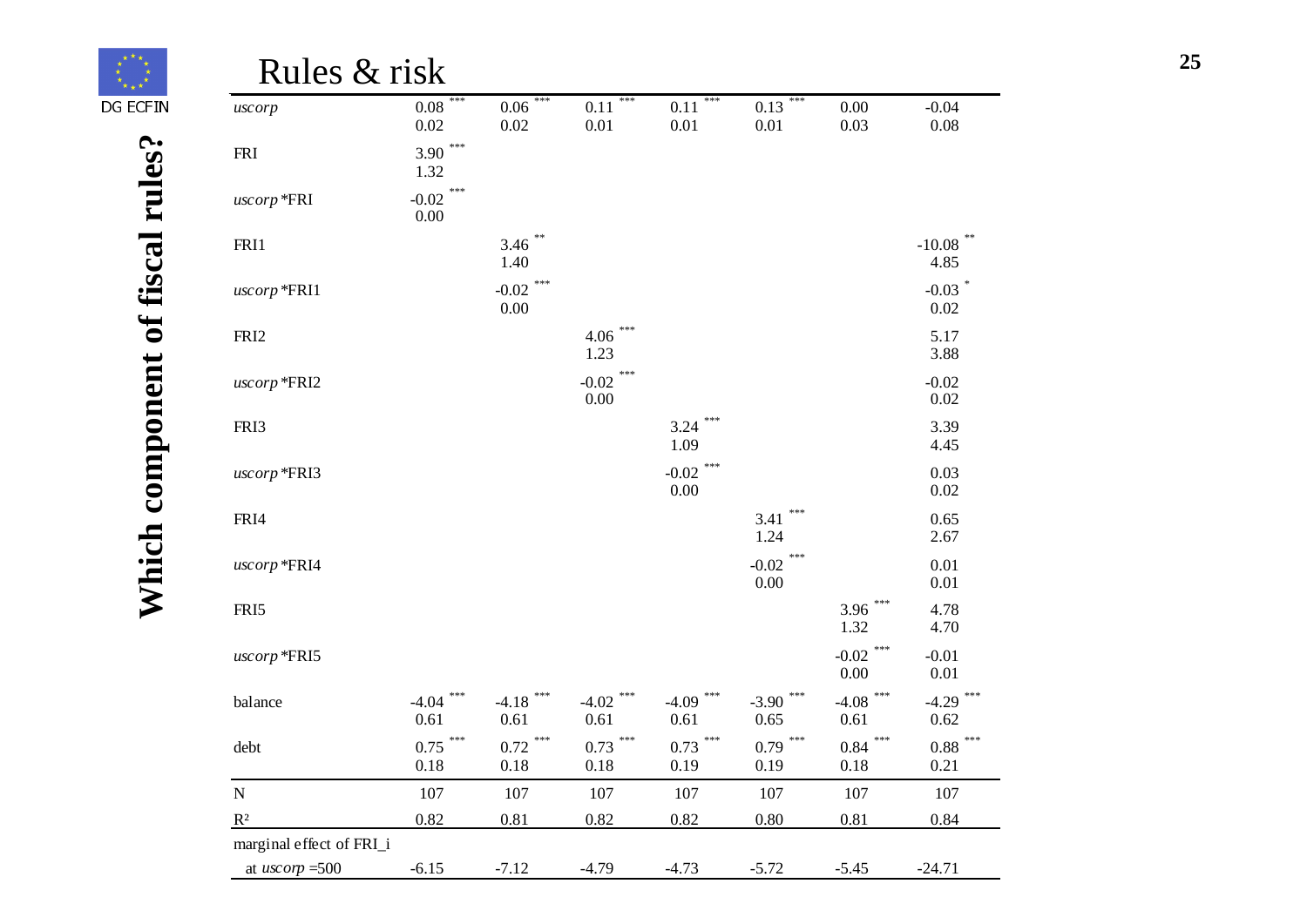

#### **Robustness checks**

- Quarterly frequency
- $\checkmark$  Measurement of aggregate risk: VIX
- Dataset with longer and better bid-ask spread series (Gerlach et al. (2010))
- $\checkmark$  Sample: year < 2009; exclude IE